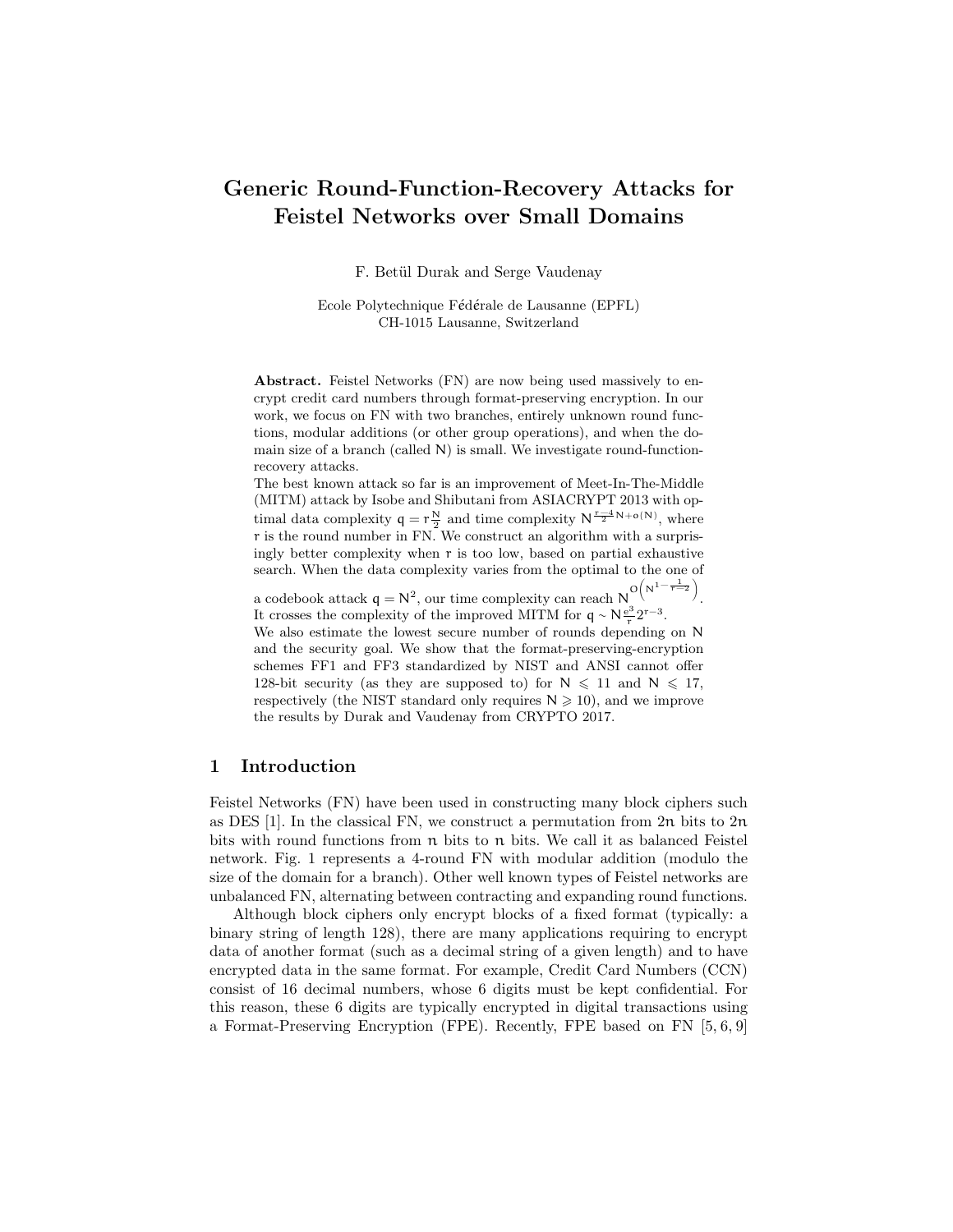have been standardized  $[2,3]$ . As an example, the FPE solution of the terminal manufacturer company Verifone encrypts about 30M credit card transactions per day in the United States alone.

In this work, we are specifically interested in FN with two branches (not necessarily balanced) with secret round functions and modular addition operation. Moreover, we are interested in small domain size over larger key space. We investigate the security when the round function is entirely unknown instead of a publicly known round function that mixes the input with a secret key (i.e. round function is  $F_i = f_i(k_i,.)$ , where  $k_i$  is the round key in  $i^{th}$  round). We do not assume that round functions are bijective. This applies to FF1 [6] by Bellare et al. and FF3 [9] by Brier et al. which have been standardized by The National Institute of Standards an Technology (NIST) published in March, 2016 [2]. This standard aims at a 128-bit security for any  $N \geqslant 10$ . FF3 was broken and repaired by Durak and Vaudenay [15]. Herein, we denote by FF3<sup>∗</sup> the repaired scheme.



Fig. 1: 4-round Feistel network

Since their invention, Feistel networks and their security analysis have been studied. Many cryptanalysis studies have been done to give key-recovery, messagerecovery, round-function-recovery, and differential attacks on different types of Feistel networks [7, 12, 16, 18, 21, 25]. We summarize the best function recovery attacks in Table  $1<sup>1</sup>$ . The complexities are given in terms of number of encryptions. In Appendix, we present a brief survey of existing attacks. So far, the best generic attack was a variant of Meet-In-The-Middle (MITM) attack.

The most famous security result dates back to late 80's given by Luby-Rackoff [20]. In their seminal paper, Luby and Rackoff first showed that a three round Feistel construction is a secure pseudorandom permutation from 2n bits to

<sup>&</sup>lt;sup>1</sup> Table 1 only reports function recovery attacks. It does not include attacks applying with round functions in a small space of  $N$  (instead of  $N^N$ ). It does not include distinguishers such as the ones from Patarin [23] either.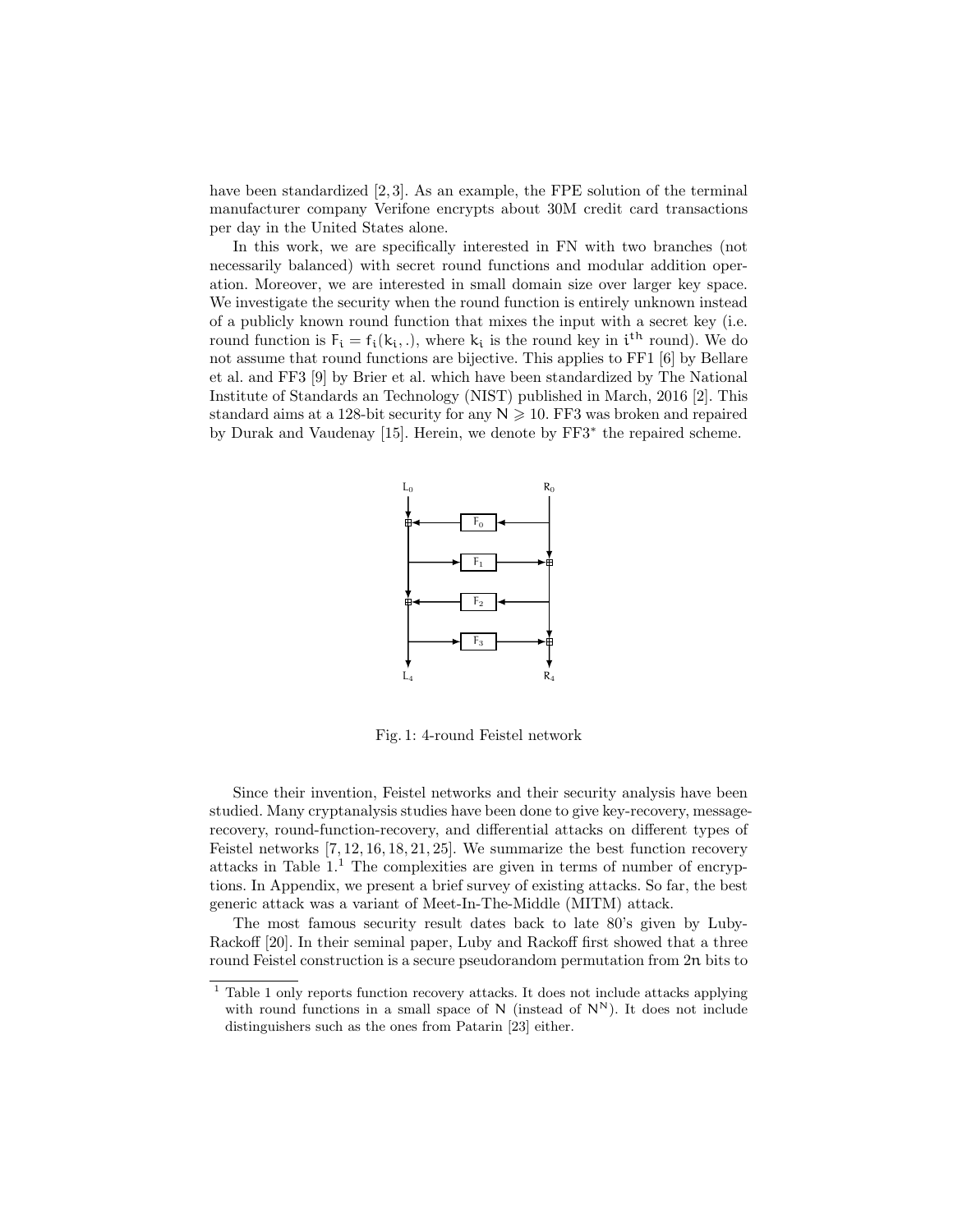2n bits. Moreover, they showed that for more than three rounds FN, all generic chosen-plaintext attacks on Feistel schemes require  $q = \Omega(2^{\frac{n}{2}})$  queries where n is the input/output size to the round function. Information theoretically, the number q of queries provides 2qn bits of information. For r-round FN, we need rn2 <sup>n</sup> bits of information to recover the round functions (each round function can be represented with a string of size  $n2^n$ ). Therefore,  $q = \frac{r}{2}2^n$  is enough to reconstruct the round function, in theory. Patarin [24] further showed that for  $q \ll 2^n$ , four rounds are secure against known-plaintext attacks (the advantage would be bounded by  $\frac{4q}{2^n} + \frac{q^2}{2 \cdot 2^n}$  for  $q \leq \frac{2^n}{67r}$  $\frac{2^n}{67n}$ , five rounds are secure against chosen-plaintext attacks (the advantage would be bounded by  $\frac{5q}{2^n} + \frac{q^2}{2 \cdot 2^n}$ for  $q \leqslant \frac{2^n}{67r}$  $\frac{2^{n}}{67n}$  and six rounds are secure against chosen-plaintext and ciphertext attacks (the advantage would be bounded by  $\frac{8q}{2^n} + \frac{q^2}{2 \cdot 2^n}$  for  $q \leq \frac{2^n}{128}$  $\frac{2^{n}}{128n}$ ).

As we will not necessarily assume messages in binary, we use the notation  $N_l, N_r$  as the domain size of the round functions. We introduce some known attacks on Feistel networks with our focused properties: two branches with domain size  $N_l$  and  $N_r$ , with modular addition modulo  $N_l$  and  $N_r$ , secret random round functions which are balanced ( $N = N_l = N_r$ ) or unbalanced but with  $N_l \approx N_r$ .

| rounds         | method                                     | type                             | requirement                         | time complexity T                                                                                                                             | data q                              | ref     |
|----------------|--------------------------------------------|----------------------------------|-------------------------------------|-----------------------------------------------------------------------------------------------------------------------------------------------|-------------------------------------|---------|
| 3              | yo-yo                                      | known pt                         |                                     | $O(N \ln N)$                                                                                                                                  | $N \ln N$                           | $[15]$  |
| $\overline{4}$ | cycle finding                              | known pt                         |                                     | $O(N^3)$                                                                                                                                      | $N^{\frac{3}{2}}$                   | $[15]$  |
| $\overline{4}$ | guess and<br>determine                     | chosen pt                        |                                     | $O(N^{\frac{3}{2}})$                                                                                                                          | $N^{\frac{3}{2}}$                   | $[7]$   |
| 5              | cycle finding                              | chosen pt                        |                                     | $O(N^{\sqrt{N}+3})$                                                                                                                           | $N^{\frac{3}{2}}$                   | $[15]$  |
| 5              | integral attack                            |                                  | chosen pt $F_1$ or $F_3$ invertible | $Q(N^{2.81})$                                                                                                                                 | $\mathsf{N}^2$                      | $[7]$   |
| 5              | yo-yo                                      | $codebook \oplus \text{Feistel}$ |                                     | $O(N^2)$                                                                                                                                      | $\mathsf{N}^2$                      | $[7]$   |
| $\overline{5}$ | guess and<br>determine                     | codebook                         |                                     | $O(N^{N^{\frac{3}{4}}})$                                                                                                                      | $N^2$                               | $[7]$   |
| 5              | SAT solver                                 | codebook                         |                                     | not specified                                                                                                                                 | $\mathsf{N}^2$                      | [8]     |
| 6              | yo-yo                                      | codebook ⊕-Feistel               |                                     | $O(N^{\frac{1}{2}N})$                                                                                                                         | $N^2$                               | $[7]$   |
| $\overline{7}$ | yo-yo                                      | codebook ⊕-Feistel               |                                     | $O(N^N)$                                                                                                                                      | $N^2$                               | [7]     |
| $\mathbf{r}$   | cycle finding                              | chosen pt                        |                                     | $O\left(N^{\left(r-5\right)N+\sqrt{N}+3}\right)$                                                                                              | $N^{\frac{3}{2}}$                   | $[15]$  |
| $\mathbf{r}$   | MITM                                       | known pt                         |                                     | $O(N^{\lceil \frac{r}{2} \rceil N})$<br>$N^{\frac{r-4}{2}N(1+o(1))}$                                                                          |                                     | Eq. (1) |
| $\mathbf{r}$   | $MITM*$                                    | chosen pt                        |                                     |                                                                                                                                               | $\frac{r\frac{N}{2}}{r\frac{N}{2}}$ | Eq. (2) |
| $\mathbf{r}$   | iterated partial known pt<br>exhst search  |                                  |                                     | $N^{\frac{(r-2)^2}{r-1}}N(\frac{N}{q})^{\frac{1}{r-2}}(\beta+o(1))$                                                                           | $q \leq N^2$                        | Eq. (5) |
| $\mathbf{r}$   | iterated partial chosen pt<br>exhst search |                                  |                                     | $N(r-3)N^{1-\frac{1}{r-2}}(\beta+o(1))$                                                                                                       | $\beta N^{2-\frac{1}{r-2}}$ Eq. (8) |         |
| $\mathbf{r}$   | iterated partial chosen pt<br>exhst search |                                  |                                     | $N^{\frac{q}{N}-1+\frac{(\tau-3)^2}{\tau-2}N\left(\frac{N}{q}\right)^{\frac{1}{\tau-3}}(\beta+o(1))}\quad q\leqslant N^2\quad \text{Eq. (7)}$ |                                     |         |

Table 1: Round-function-recovery attacks against generic balanced 2-branch rround FN with domain branch size N. (All β are different constants such that  $\beta$  < 1.)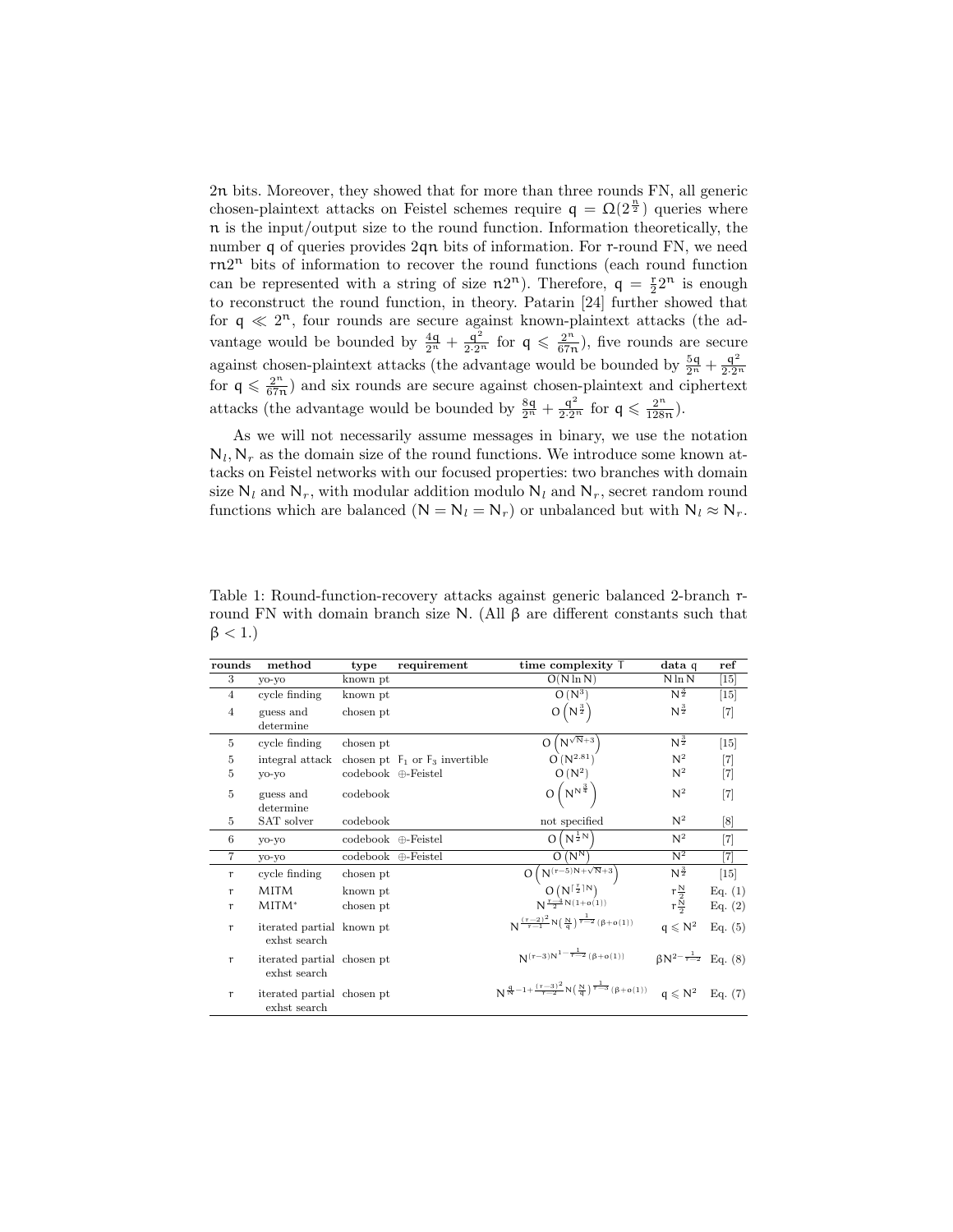Our Contributions. In this work, we propose the best known generic exhaustive search attack on Feistel networks with two branches and random functions with arbitrary number r of rounds. We compare it with MITM. It is better for some parameters. When the data complexity varies in between the optimal (based on information theory) and the one of the codebook attack, our best time complexity goes from  $N^{\frac{r-2}{2}N+o(N)}$  (MITM-based, see Eq. (2) for r even) to  $N^{O(N^{1-\frac{1}{r-2}})}$ (based on partial exhaustive search, see Eq.  $(8)$ ), where N is the domain size of the branch. More precisely, the optimal data complexity is  $q = r \frac{N}{2}$ . MITM works with the optimal data complexity and with time complexity  $T^{MITM*}$  =  $N^{\frac{r-2}{2}N+o(N)}$  (see Eq. (2)). Our partial exhaustive search attack can use any data complexity from the optimal to the one of a codebook  $q = N^2$ , but it is better than MITM for  $q > \frac{\tilde{N} \times e^3}{r}$  $\frac{(\times e^3)}{r}$  2<sup>r-3</sup>. It reaches the time complexity (called  $\mathsf{T}^{\text{Iter}^*}$ )  $N^{(r-3)N^{1-\frac{1}{r-2}}(\beta+o(1))}$  for some constant  $\beta < 1$  (see Eq. (8)) using  $q = \beta N^{2-\frac{1}{r-2}}$ chosen plaintexts.

We plot in Fig. 2 the  $(r, N)$  parameters for which we have  $T^{\text{Iter}^*} = T^{\text{MITM}^*}$ . As we can see, for any constant N and a low r (including  $r = 8$  and  $r = 10$  as the NIST standards suggest), Iter<sup>∗</sup> is the best attack. The same figure includes two curves that correspond to the 128-bit and 256-bit security parameters  $(r, N)$ . The curves are computed with the minimum between  $T_{Iter}$ <sup>\*</sup> and  $T^{MITM}$ <sup>\*</sup>. It can be read that an intended 128-bit security level in FF3<sup>\*</sup> with  $r = 8$ ,  $N \le 17$  and in FF1 with  $r = 10$ ,  $N \le 11$  has not been satisfied.<sup>2</sup> E.g., for 6-bit messages and 2-digit messages.<sup>3</sup>



Fig. 2: Parameters  $(r, N)$  for  $T^{Iter^{*}} = T^{MITM^{*}}$  and parameters to meet a 128-bit and a 256-bit security level.

<sup>2</sup> It was shown by Durak and Vaudenay [15] that 128-bit security was not reached by FF3<sup>\*</sup> and FF1 for  $7 \le N \le 10$  and  $N = 7$ , respectively.

<sup>&</sup>lt;sup>3</sup> Note that the NIST standard [2] requires  $N \ge 10$ .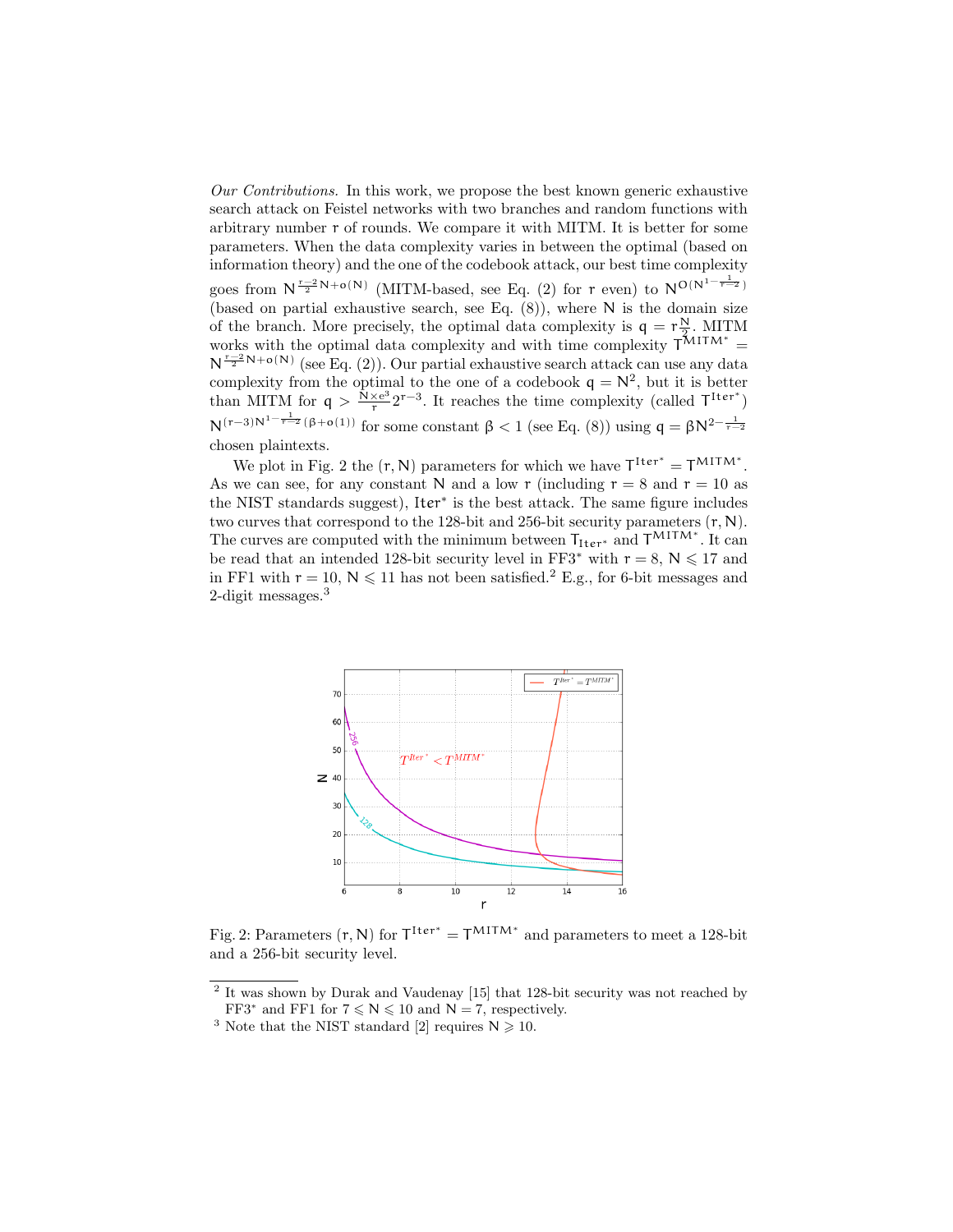Another application could be to reverse engineer an S-box based on FN [8].

Structure of our paper. In Section 2, we review the symmetries in the set of tuples of round functions which define the same FN and we describe the MITM attacks. Our algorithm is described and analyzed in Section 3. Section 4 applies our results to format preserving encryption standards. Finally, we conclude.<sup>4</sup>

### 2 Preliminaries

In this section, we present known techniques to recover the r-tuple of round functions in FN. Note that we actually recover an equivalent tuple of round functions. Indeed, we can see that round functions differing by constants can define the actual same cipher [13, 15]. Concretely, let  $(F_0, \ldots, F_{r-1})$  be a tuple defining a cipher C. For every  $a_0, \ldots, a_{r-1}, b_0, \ldots b_{r-1}$  such that  $a_i = b_{i-1}$  +  $b_{i-3} + b_{i-5} + \cdots$  and  $b_0 + b_2 + b_4 + \cdots = b_1 + b_3 + b_5 + \cdots = 0$ , we can define  $(F'_0, \ldots, F'_{r-1})$  by  $F'_i(x) = F_i(x - \alpha_i) + b_i$ . We obtain a tuple defining the same cipher C. Therefore, we can fix arbitrarily one point of  $F_0, \ldots, F_{r-3}$  and we are ensured to find an equivalent tuple of functions including those points.

### 2.1 Meet-In-The-Middle (MITM) Attack

The MITM attack was introduced by Diffie and Hellman [10]. It is a generic known-plaintext attack. Briefly, consider an  $r$  round encryption  $E_0, E_1, \ldots, E_{r-1}$ and corresponding  $D_0, D_1, \ldots, D_{r-1}$  decryption algorithms. We assume each algorithm uses a k-bit key and we denote the keys by  $K_0, K_1, \ldots, K_{r-1}$ . Let  $M_1, M_2, \ldots, M_q$  be the plaintexts and  $C_1, C_2, \ldots, C_q$  be the corresponding ciphertexts. Let the intermediate values entering to round  $i$  be  $\mathsf{M}_1^{(\mathfrak{i})}, \mathsf{M}_2^{(\mathfrak{i})}, \ldots, \mathsf{M}_q^{(\mathfrak{i})}$ for  $1 \leq i \leq r$ . The adversary enumerates each possible combination of the keys  $K_0, K_1, \ldots, K_{u-1}$  for the first  $u = \lfloor \frac{r}{2} \rfloor$  rounds and it computes the intermediate values for each plaintexts as  $M_1^{(u)}, M_2^{(u)}, \ldots, M_q^{(u)}$  until round u. Then, these values along with their possible keys are stored in a table (The memory complexity is  $2<sup>uk</sup>$  messages). Then, the adversary partially decrypts the ciphertext  $C_1, C_2, \ldots, C_q$  for each value of the keys  $K_{r-1}, K_{r-2}, \ldots, K_u$  backward. Finally, the adversary looks for a match between the partially decrypted values and the rows of the stored table. Each match suggests keys for  $K_0, K_1, \ldots K_{r-1}$  and the adversary recovers all the keys. The time complexity of the MITM attack is  $2^{(r-u)k}$  and memory complexity is  $2^{uk}$ .<sup>5</sup>

<sup>4</sup> The full version of our paper [14] includes appendices with: a description of the message recovery attacks from Bellare et al. [4], the generic round-function-recovery attack from Durak and Vaudenay [13,15], an attack exploiting the bias in the modulo-N reduction inspired by Bleichenbacher (as described by Vaudenay [26]), and the generic round-function-recovery attacks by Biryukov [7].

<sup>&</sup>lt;sup>5</sup> In order to improve the memory complexity of MITM attack, a new technique called dissection attack has been introduced by Dinur et. al in [11].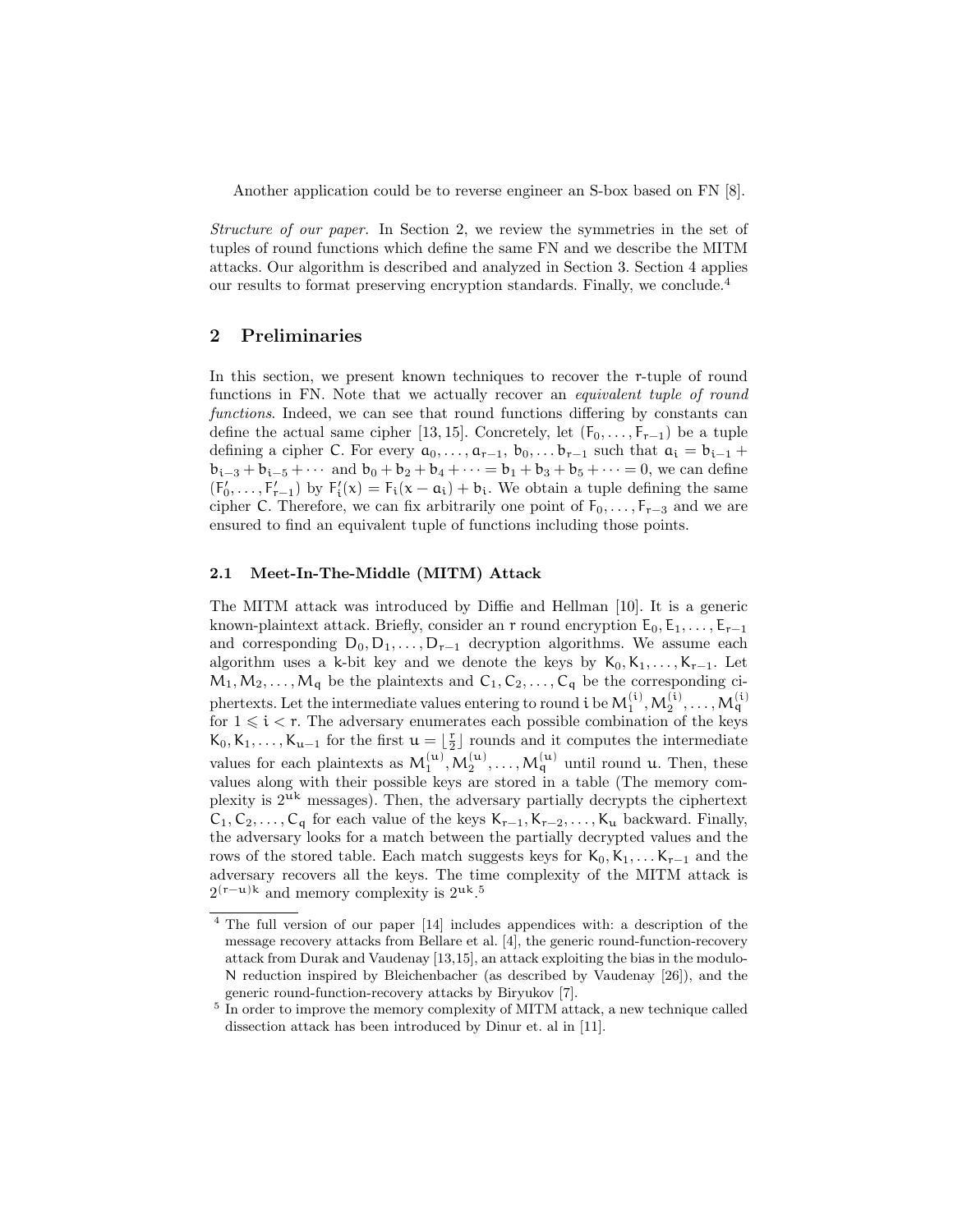We can apply the MITM attack to the Feistel networks with r rounds and q known plaintext/ciphertext pairs. In our setting, N is quite small, thus we can focus on a generic FN with functions specified by tables. This is equivalent to using a key of  $k = N \log_2 N$  bits. Therefore, the standard MITM attack has a time complexity of  $N^{(r-u)N}$  with same memory complexity. We label the time complexity as follows:

$$
T^{MITM} = O\left(N^{\lceil \frac{r}{2} \rceil N}\right) \tag{1}
$$

with  $q = \frac{rN}{2}$  known plaintexts. The pseudocode is given in Algorithm 1.

| <b>Algorithm 1:</b> Meet-In-The-Middle Attack (MITM)                                                                                                                                                                                                                                                                                                                       |
|----------------------------------------------------------------------------------------------------------------------------------------------------------------------------------------------------------------------------------------------------------------------------------------------------------------------------------------------------------------------------|
| 1 Collect q plaintext-ciphertext pairs $(M_i, C_i)$ , $i = 1, , q$ .                                                                                                                                                                                                                                                                                                       |
| 2 foreach $K_0, \ldots, K_{u-1}$ do                                                                                                                                                                                                                                                                                                                                        |
|                                                                                                                                                                                                                                                                                                                                                                            |
| $\begin{array}{c}\mathbf{3} \quad \  \left\vert \quad \text{Compute} \ M_1^{(\mathbf{u})}, \dots, M_q^{(\mathbf{u})} \ \text{forward from} \ M_1, \dots, M_q. \right. \\ \mathbf{4} \quad \  \left\vert \quad \text{Store } (\mathsf{K}_0, \dots, \mathsf{K}_{\mathbf{u}-1}) \ \text{in} \ \mathsf{h}(M_1^{(\mathbf{u})}, \dots, M_q^{(\mathbf{u})}). \right. \end{array}$ |
| 5 end                                                                                                                                                                                                                                                                                                                                                                      |
| 6 foreach $K_u, \ldots, K_{r-1}$ do                                                                                                                                                                                                                                                                                                                                        |
| 7 Compute $M_1^{(u)}, \ldots, M_q^{(u)}$ backward from $C_1, \ldots, C_q$ .<br>8 foreach $K_0, \ldots, K_{u-1}$ in $h(M_1^u, \ldots, M_q^u)$ do<br>9 Uutput $K_0, \ldots, K_{r-1}$ .                                                                                                                                                                                       |
|                                                                                                                                                                                                                                                                                                                                                                            |
|                                                                                                                                                                                                                                                                                                                                                                            |
| end<br>10                                                                                                                                                                                                                                                                                                                                                                  |
| 11 end                                                                                                                                                                                                                                                                                                                                                                     |

### 2.2 Improved MITM

In this section, we elaborate and extend the attack mentioned briefly in [11, 12] on r-round FN. The same attack appears in [17,18] with  $k = log_2 N$ . We are only adapting the algorithm to our settings. We take  $\mathfrak{u} = \lceil \frac{r}{2} \rceil - 1$  and  $v = \lfloor \frac{r}{2} \rfloor - 1$ so that  $r = u + v + 2$  and  $u \approx v$ . Consider the FN in Fig. 3 for r even (When r is odd, we can set  $\mathfrak{u} = \lfloor \frac{r}{2} \rfloor - 1$  so that  $r - \mathfrak{u} - 2 = \lceil \frac{r}{2} \rceil - 1$ ). We can split the  $(2u+2)$ - round FN in 4 parts: starting with a single round F<sub>0</sub>; a u-round Feistel Network called G, the  $(u+2)^{th}$  round with function  $F_{u+1}$ , and finally another v-round Feistel Network called H.

An intuitive attack works as follows. Fix a value  $M_R^{(0)} = \mathfrak{a}$  and consider all possible  $M_L^{(0)}$  so that we obtain N plaintexts. We do it  $\frac{q}{N}$  times to obtain q plaintexts. Hence, we have  $\frac{q}{N}$  values for **a**. We set the output of  $F_0$  for one value of **a** arbitrarily. For all the plaintexts, we query  $(M_L^{(0)} \| M_R^{(0)})$  and obtain **q**  $(C_L \| C_R)$ values. We enumerate all the functions of H, and compute  $(M_L^{(u+2)} \| M_R^{(u+2)})$ from  $(C_L||C_R)$  by decrypting. We set  $Z = M_L^{(\mu+2)} = M_L^{(\mu+1)}$  if  $\mu$  is even and set  $Z = M_R^{(\mu+2)} = M_R^{(\mu+1)}$  if  $\mu$  is odd. We store each Z in a hash table. We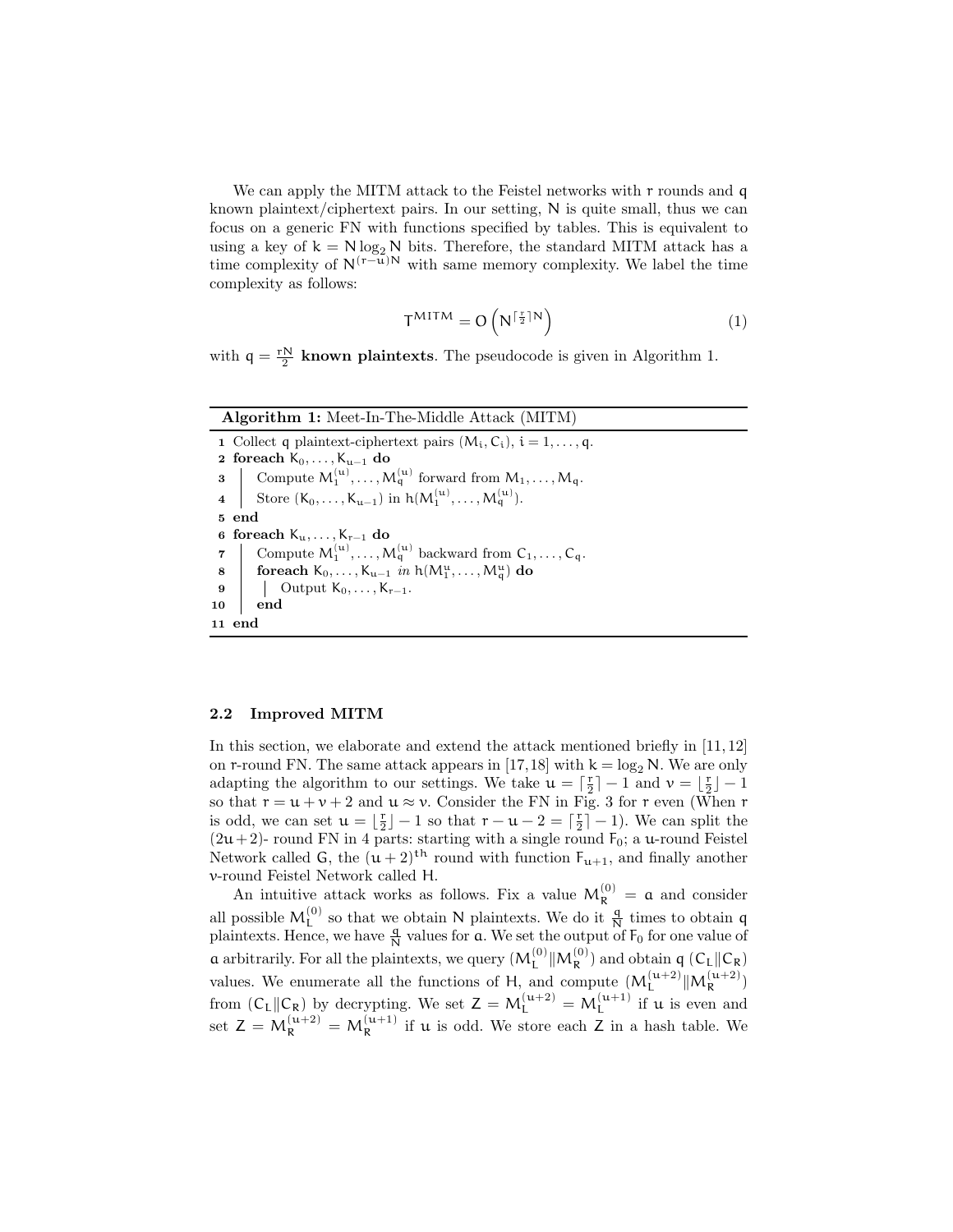then enumerate all the functions of  $G$ , and compute  $(M_L^{(u+1)} \| M_R^{(u+1)})$  from  $(M_L^{(0)} \| M_R^{(0)})$ . For each computed values of  $M_L^{(u+1)}$  (for  $u$  even) or  $M_R^{(u+1)}$  (for u odd), we look for a match in the hash table storing Z values (since they have to be equal). The time complexity of this approach consists of enumerating many values and functions with memory complexity  $vN \log_2(N)$  to store the hash table. Enumerating  $F_0$ ,  $(F_1, \ldots, F_u)$  and  $F_{u+2}, \ldots, F_{r-1}$  gives  $N^{\frac{q}{N}-1+(u+v)(N-1)}$  tuples which are filtered by  $N^{-q}$ . We obtain  $N^{\frac{q}{N}-1+(u+v)(N-1)-q}$  tuples. Thus, for each filtered tuple, we can deduce input/output values for  $F_{u+1}$  and rule out inconsistent tables to isolate the solutions  $(F_0, \ldots, F_{r-1})$ . This post-filtering has a complexity  $N^{\frac{q}{N}-1+(u+v)(N-1)}$ . We will see that it is lower than the complexity of the rest of the algorithm. Thus, it disappears in the big-O. The pseudocode is given in Algorithm 2.

|          | <b>Algorithm 2:</b> Improved Meet-In-The-Middle Attack (MITM <sup>*</sup> )                                                                               |  |  |  |  |  |  |  |
|----------|-----------------------------------------------------------------------------------------------------------------------------------------------------------|--|--|--|--|--|--|--|
|          | 1 Take $a_1, \ldots, a_{\frac{a}{N}}$ pairwise different half blocks.                                                                                     |  |  |  |  |  |  |  |
|          | <b>2</b> Take $M_1, \ldots, M_q$ pairwise different such that $(M_i)_R \in \{a_1, \ldots, a_{\frac{q}{2}}\}.$                                             |  |  |  |  |  |  |  |
| 3        | Collect the encryption $C_1, \ldots, C_q$ of $M_1, \ldots, M_q$ .                                                                                         |  |  |  |  |  |  |  |
|          | 4 foreach v-round Feistel Network H do                                                                                                                    |  |  |  |  |  |  |  |
| 5        | Compute $M_1^{(u+2)}, \ldots, M_q^{(u+2)}$ backward from $C_1, \ldots, C_q$ .                                                                             |  |  |  |  |  |  |  |
| $\bf{6}$ | Set $Z_i = M_1^{(u+2)}$ if u is even and $Z_i = M_R^{(u+2)}$ if u is odd, $i = 1, \ldots, q$ .                                                            |  |  |  |  |  |  |  |
|          | Store H in $h(Z_1,\ldots,Z_q)$ .                                                                                                                          |  |  |  |  |  |  |  |
|          | 8 end                                                                                                                                                     |  |  |  |  |  |  |  |
|          | <b>9</b> Set $b_1$ arbitrarily.                                                                                                                           |  |  |  |  |  |  |  |
|          | 10 foreach $b_2, \ldots, b_{\frac{q}{M}}$ do                                                                                                              |  |  |  |  |  |  |  |
| 11       | Set $F_0(a_i) = b_1, i = 1, , \frac{q}{N}$ .                                                                                                              |  |  |  |  |  |  |  |
| 12       | foreach u-round Feistel Network G do                                                                                                                      |  |  |  |  |  |  |  |
| 13       | Compute $M_1^{(u+1)}, \ldots, M_q^{(u+1)}$ forward from $M_1, \ldots, M_q$ .                                                                              |  |  |  |  |  |  |  |
| 14       | Set $Z_i = M_i^{(\mathfrak{u}+1)}$ if $\mathfrak{u}$ is even and $Z_i = M_{\mathbb{R}}^{(\mathfrak{u}+1)}$ if $\mathfrak{u}$ is odd, $i = 1, \ldots, q$ . |  |  |  |  |  |  |  |
| 15       | foreach H stored in $h(Z_1, \ldots, Z_q)$ do                                                                                                              |  |  |  |  |  |  |  |
| 16       | Deduce input/output values for $F_{u+1}$ .                                                                                                                |  |  |  |  |  |  |  |
| 17       | if <i>consistent</i> then                                                                                                                                 |  |  |  |  |  |  |  |
| 18       | Output $(F_0, G, H)$ .                                                                                                                                    |  |  |  |  |  |  |  |
| 19       | end                                                                                                                                                       |  |  |  |  |  |  |  |
| 20       | end                                                                                                                                                       |  |  |  |  |  |  |  |
| 21       | end                                                                                                                                                       |  |  |  |  |  |  |  |
|          | 22 end                                                                                                                                                    |  |  |  |  |  |  |  |

In this attack, we have to guess  $N^{\frac{q}{N}-1}$  values for  $F_0$ ,  $N^{u(N-1)}$  values (we have  $N-1$  instead of N because one value per round is free to select) for enumerating  $F_1, F_2, \ldots, F_u$  (we guess  $N^{\frac{q}{N}-1+u(N-1)}$  values in total). And, we guess  $N^{\nu(N-1)}$  values for enumerating  $F_{u+2}, F_{u+3}, \ldots, F_{r-1}$  (we guess  $N^{\nu(N-1)}$ ) in total). Therefore, the complexity is  $O(N^{\frac{q}{N}-1+(\frac{r}{2}-1)(N-1)})$  for r is even and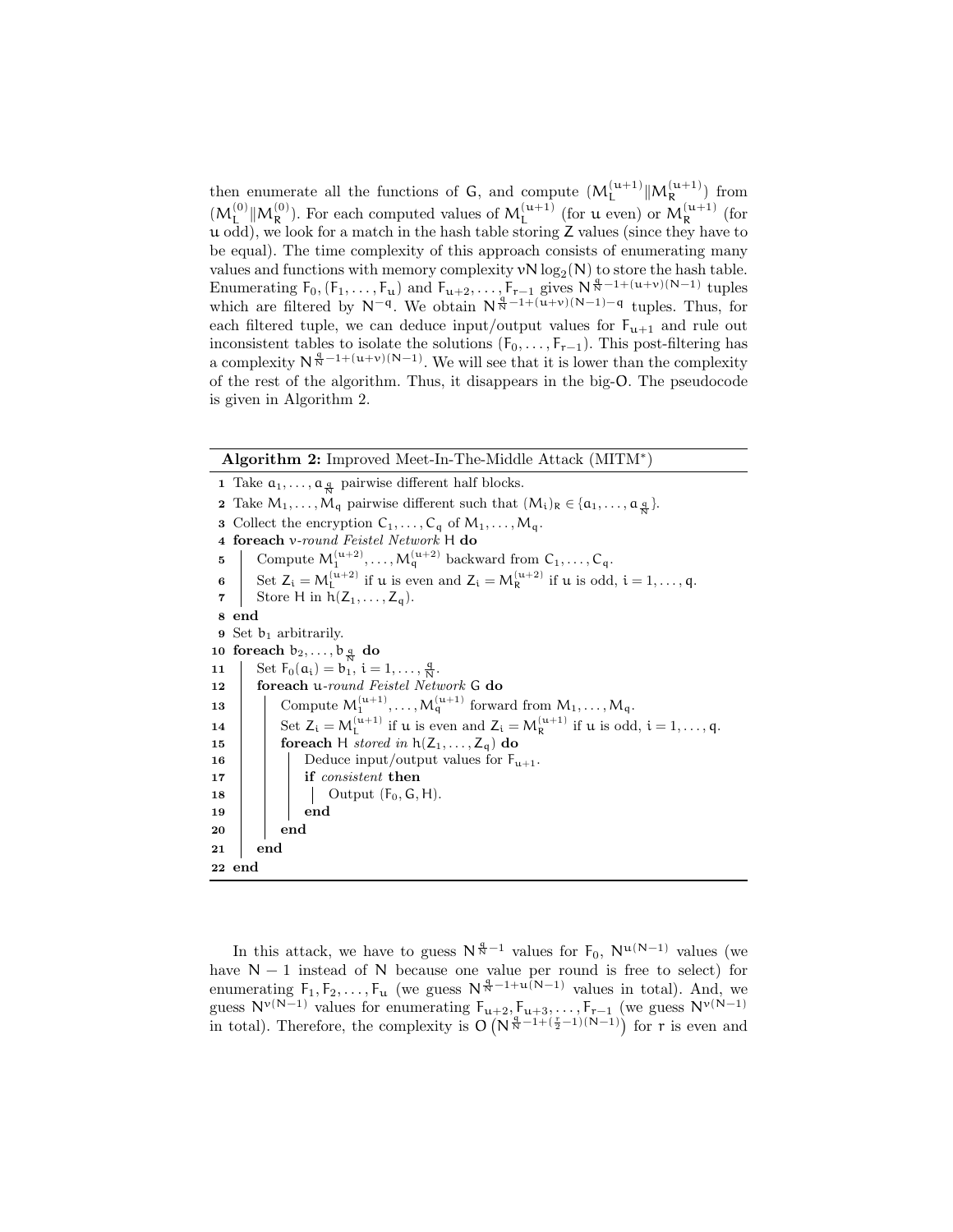$\mathcal{O}\left(N^{\frac{q}{N}-1+\left(\frac{r-1}{2}\right)(N-1)}\right)$  for r is odd. We label the time complexity for described attack as:

$$
T^{MITM^{*}} = O\left(N^{\left(\frac{r}{2}-1\right)N}\right), \quad \text{for } r \text{ even} \tag{2}
$$
\n
$$
T^{MITM^{*}} = O\left(N^{\frac{r-1}{2}N-\frac{1}{2}}\right), \quad \text{for } r \text{ odd}
$$

with  $q = \frac{rN}{2}$  chosen plaintexts.



Fig. 3:  $(2u+2)$ -round Feistel Network (with  $u$  even on the picture)

# 3 Round-Function-Recovery by Partial Exhaustive Search

We consider exhaustive search algorithms dealing with partial functions. Normally, a function  $F_i$  is defined by its set of all possible  $(z, F_i(z))$  pairs. We call a table as partial table if it is a subset of its table. It is a set of pairs such that

$$
\forall x, y, z \qquad (x, y) \in F_i \text{ and } (x, z) \in F_i \Longrightarrow y = z.
$$

If  $(x, y) \in F_i$ , we say that  $F_i(x)$  is defined and we denote  $F_i(x) = y$ . The *density* of a partial table is the ratio  $\theta$  of its cardinality by N. For example,  $\theta = \frac{1}{N}$ corresponds to a partial table defined on a single point z and  $\theta = 1$  corresponds to the full table. Our aim is to enumerate possible partial tables of increasing density by exhaustive search. So, we will "extend" partial functions. A partial table is an extension of another partial table if the former is a superset of the latter.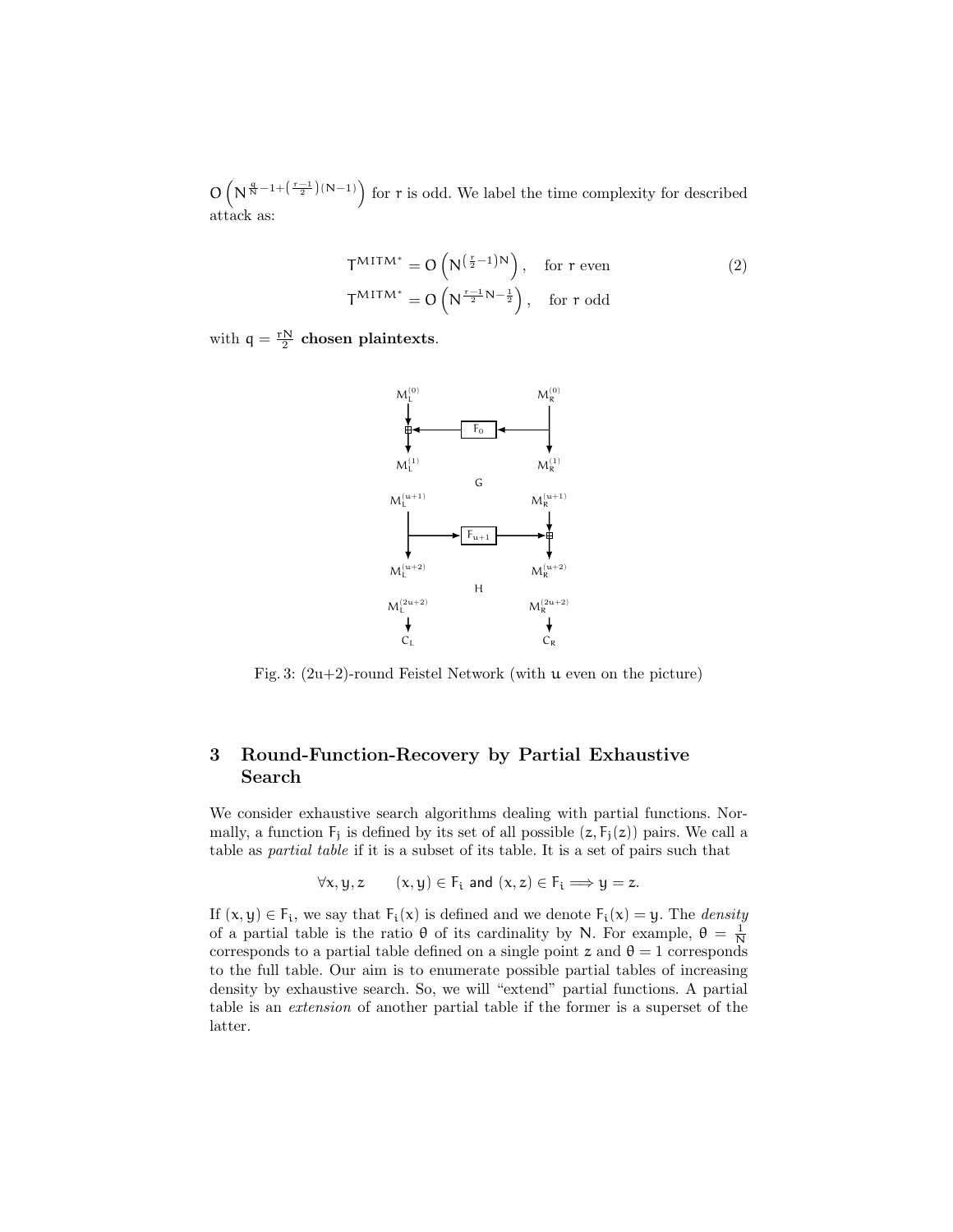We deal with partial tables for each round function. We define r-tuples T of partial tables in which  $T_j$  denotes the partial table of  $F_j$  in  $T^6$ . We say that T is homogeneous with density  $\theta$  if for all j,  $T_j$  has density  $\hat{\theta}$ . Similarly, a tuple T' is an extension of T if for each j,  $T_i'$  is an extension of  $T_j$ . An *elementary tuple* is a homogeneous tuple of density  $\frac{1}{N}$ . This means that each of its partial functions are defined on a single point.

Again, our aim is to start with an elementary tuple and to list all extensions, as long as they are compatible (as defined below) with the collected pairs of plaintexts and ciphertexts  $(M, C)$ . We say that a tuple  $T$  encrypts a plaintext  $M_i$  into a ciphertext  $C_i$  (or *decrypts*  $C_i$  into  $M_i$  or even that T encrypts the pair  $(M_i, C_i)$  if we can evaluate the FN on  $M_i$  with the partial information we have about the round functions and if it gives  $C_i$ . We say that a pair  $(M_i, C_i)$ is *computable except for*  $r'$  *rounds* for a tuple  $T$  if there exists a round number j such that the partial functions are enough to encrypt  $M_i$  for up to j rounds and to decrypt  $C_i$  for up to  $r - j - r'$  rounds.

We want to define what it means for a tuple to be compatible with  $(M, C)$ . Roughly, it is compatible if for each i, there exists an extension encrypting  $M_i$ into  $C_i$ . (However, it does not mean there exists an extension encrypting each  $M_i$  to  $C_i$ .) More precisely, we say that a tuple T of partial tables is *compatible* with  $(M, C)$  if for each i, at least one of the following conditions is satisfied:

(i) T encrypts  $M_i$  into  $C_i$ 

(in this case, there is no need to extend T);

- (ii)  $(M_i, C_i)$  is computable except for two rounds or more (indeed, if two rounds are undetermined, we know that we can extend T to encrypt  $M_i$  to  $C_i$ );
- (iii)  $(M_i, C_i)$  is computable except for one round (numbered s below) and their is a match in the value skipping the missing round: more precisely, their exists  $s \in \{0, \ldots, r-1\}$  and one  $(x, y)$  pair such that if  $T_s' = T_s \cup \{(x, y)\}\)$ , the tuple  $T' = (T_0, \ldots, T_{s-1}, T'_s, T_{s+1}, \ldots, T_{r-1})$  encrypts  $M_i$  to  $C_i$ (indeed, we know we can extend the missing round with  $T_s(x) = y$ ).

Clearly, if no condition is satisfied for i, then no extension of  $T$  can encrypt  $M_i$ into  $C_i$ , so we can prune an exhaustive search.

### 3.1 Iter: Iterative Partial Exhaustive Search

Assume that q plaintext/ciphertext pairs  $(M_i, C_i)$  are known to the adversary. Due to the symmetries in the set of tuples which are compatible with the codebook, we can focus on the tuples which are extensions of an arbitrarily fixed elementary tuple  $\mathsf{T}^1$  which encrypts the pair  $(M_1, C_1)$ . So, we define Pool<sub>i</sub> as the set of all extensions  $T$  of  $T^1$  encrypting the pairs  $(M_1, C_1), \ldots, (M_i, C_i)$ , which are compatible with all other pairs, and which are *minimal* (in the sense

 $6$  We denote an r-tuple with capital letter T. Each tuple T consists of r tables, i.e.  $T = \{T_0, \ldots, T_{r-1}\}.$  When we have multiple r-tuples, we denote different tuples indexed with a superscript  $T^1, T^2, \ldots$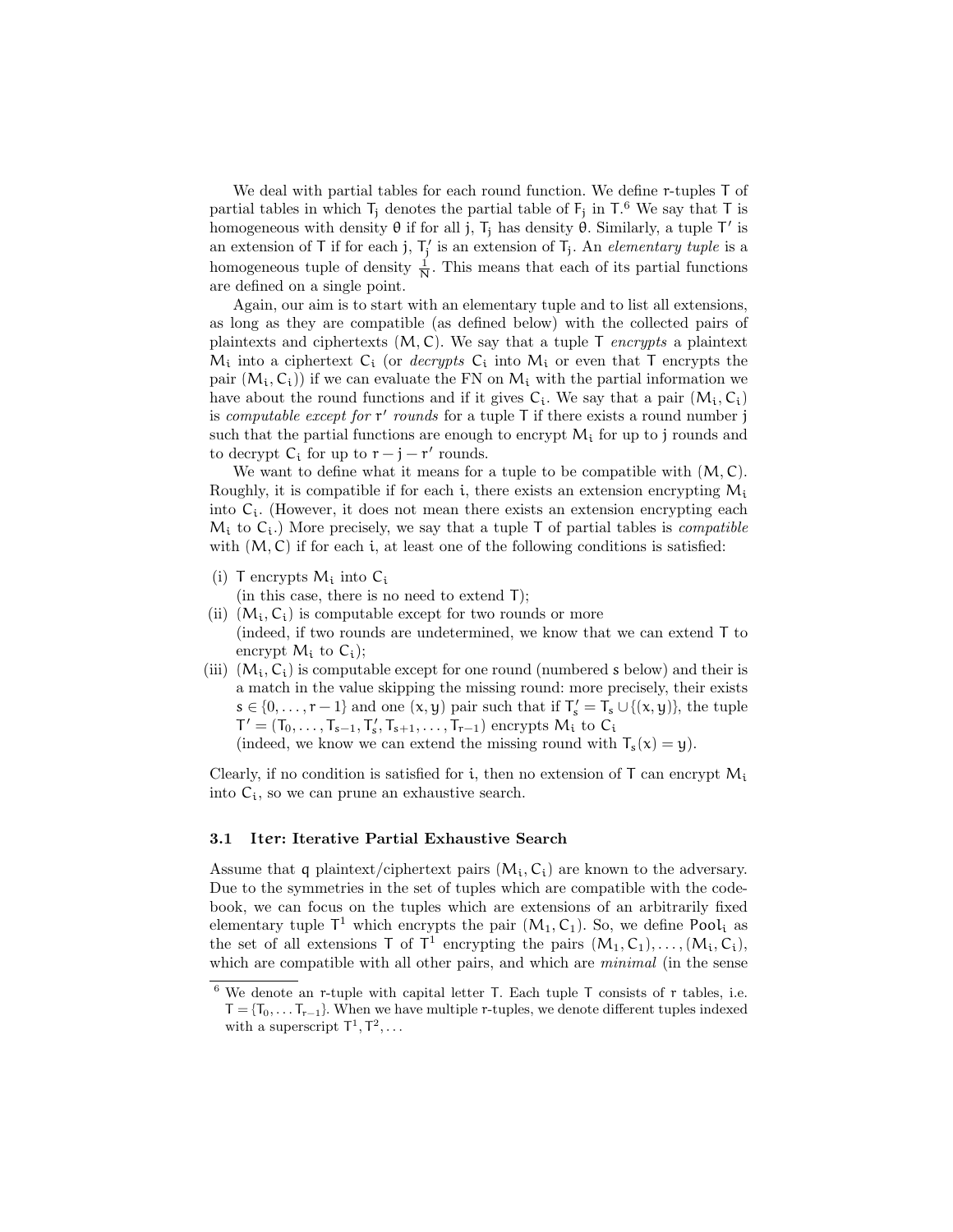that removing any entry in the partial tables of T makes at least one  $(M_i, C_i)$ pair not computable, for  $1 \leq j \leq i$ .

Algorithm 3: Iterative partial exhaustive search round-function-recovery attack

| 1 Collect q plaintext-ciphertext pairs $(M_i, C_i)$ , $i = 1, , q$ .                                          |  |  |  |  |  |  |  |
|---------------------------------------------------------------------------------------------------------------|--|--|--|--|--|--|--|
| 2 Get an arbitrary elementary tuple $T^1$ which encrypts $M_1$ to $C_1$ .                                     |  |  |  |  |  |  |  |
| <b>3</b> Initialize Pool <sub>1</sub> = $\{T^1\}$ .                                                           |  |  |  |  |  |  |  |
| 4 foreach $i = 2, \ldots, q$ do                                                                               |  |  |  |  |  |  |  |
| Initialize Pool <sub>i</sub> to empty.                                                                        |  |  |  |  |  |  |  |
| foreach $T \in \text{Pool}_{i-1}$ do                                                                          |  |  |  |  |  |  |  |
| <b>foreach</b> minimal extension $\mathsf{T}'$ of $\mathsf{T}$ encrypting $\mathsf{M}_i$ to $\mathsf{C}_i$ do |  |  |  |  |  |  |  |
| <b>if</b> all $(M_{i+1}, C_{i+1}), \ldots, (M_q, C_q)$ are compatible with $T'$ then                          |  |  |  |  |  |  |  |
|                                                                                                               |  |  |  |  |  |  |  |
| $\boldsymbol{\mathrm{end}}$                                                                                   |  |  |  |  |  |  |  |
| end                                                                                                           |  |  |  |  |  |  |  |
| end                                                                                                           |  |  |  |  |  |  |  |
| $13 \text{ end}$                                                                                              |  |  |  |  |  |  |  |
| 14 Output Pool <sub>a</sub> .                                                                                 |  |  |  |  |  |  |  |
|                                                                                                               |  |  |  |  |  |  |  |

We iteratively construct Pool<sub>i</sub>. For that, we take all possible minimal extensions of tuples from  $Pool_{i-1}$  which encrypt the i<sup>th</sup> pair and remain compatible with all others. We proceed as defined by Algorithm 3.

With an appropriate data structure, we can avoid to retry to encrypt  $M_i$  or decrypt  $C_i$  and directly go to the next computable round (if any) in every pair. For each tuple T in Pool<sub>i</sub>, we maintain a hash table h in which  $h(u, x)$  is a list of pairs of the form  $(j, +)$  or  $(j, -)$  with  $j > i$ . If  $(j, +)$  is in  $h(u, x)$ , this means that T encrypts  $M_j$  up to round  $u-1$  and that the input to  $F_u$  (the output of which is unknown) is x. If  $(j, -)$  is in  $h(u, x)$ , this means that T decrypts  $M_i$  up to round  $u+1$  and that the input to  $F_u$  is x. Concretely, this means that  $h(u, x)$ lists the indices of  $(M_i, C_i)$  pairs who need the value of  $F_u(x)$  to encrypt/decrypt one more round. With this type algorithmic trick, we save the inner loop and the complexity is expected to be close to the total size of the pools:  $\sum_{i=1}^{q} |Pool_i|$ .

#### 3.2 A Heuristic Complexity Analysis of Iter

We heuristically estimate  $|Pool_i|$ . First, we recall that  $Pool_i$  is the subset of all minimal extensions of the elementary tuple  $\mathsf{T}^1$  which encrypt the first i plaintext/ciphertext pairs, restricted to the ones which are compatible with all others.

We approximate  $|Pool_i|$  by  $N^{X-Y}$  where X is the number of entries in the partial tables (i.e. the number of defined points throughout all rounds) and Y is the number of independent equations modulo N which a tuple must satisfy to be compatible. So,  $N^{-Y}$  is the probability for a tuple to satisfy the conditions in Pool<sub>i</sub>. In other words, the  $N^{\chi}$  possible tuples are decimated by a factor  $N^{\gamma}$ .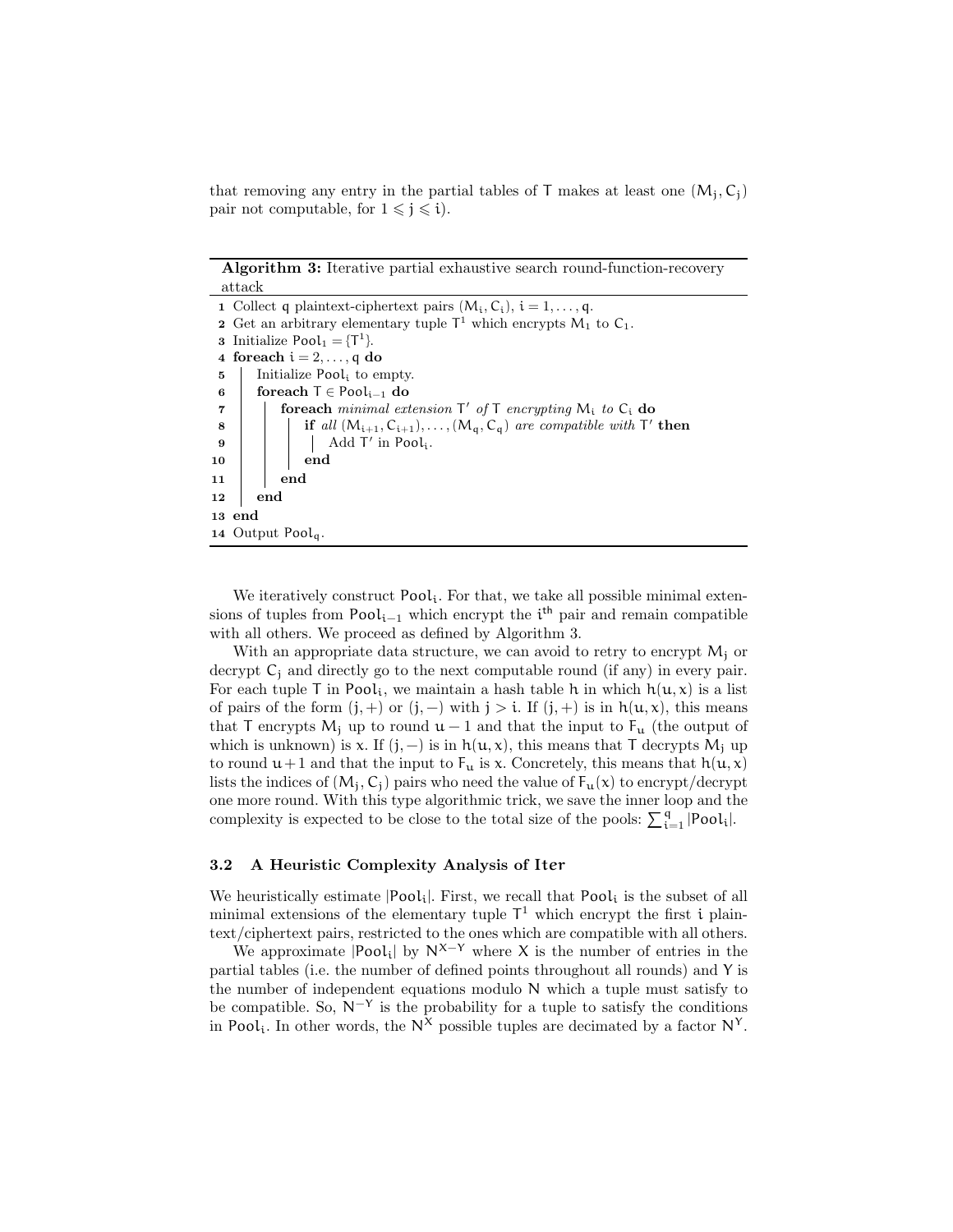To treat the fact that we start with only  $T^1$  in Pool<sub>1</sub>, we decrease X by r (it means that entries defined in  $\mathsf{T}^1$  do not have to be enumerated as they are fixed) and we decrease Y by 2 (i.e., we consider that the  $(M_1, C_1)$  pair never decimates tuples as it is always compatible by the choice of  $\mathsf{T}^1$ ).

Although it would be inefficient to proceed this way, we could see Pool<sub>i</sub> as follows. For all sets  $(T^2, \ldots, T^i)$  of elementary tuples in which  $T^j$  encrypts the j<sup>th</sup> pair, we check if  $\{T^1, T^2, \ldots, T^i\}$  are non-conflicting, and check if merging them defines partial tables which are compatible with the q−i other pairs. We consider that picking an elementary tuple  $\mathsf{T}^{\mathsf{j}}$  encrypting the jth plaintext (irrespective of the ciphertext) corresponds to picking one random input in each of the r round functions. We call this a trial. An input to one round function corresponds to a ball with a number from 0 to  $N - 1$ . A round function is a bag of N balls. So, we have r bags of balls and a trial consists of picking one ball in each bag. Balls are replaced in their respective bags after picking them. Each  $T^j$  makes one trial. Consequently, we have i trials. The balls which are picked during these i trials are called *good balls*. Then, checking compatibility with the remaining  $q - i$  pairs corresponds to making  $q - i$  additional trials. In those additional trials, we simply look at the number of good balls to see how many rounds can be processed for encryption/decryption.

We estimate the random variable  $X$  as the total number of good balls (to which we subtract the r balls corresponding to the trial of  $\mathsf{T}^1$ ). Conditioned to a density of good balls of  $\theta_{i,j}$  in round j, we have  $E(X|\theta_{i,j}) = \sum_{j=1}^{r} \theta_{i,j} N - r$ . All  $\theta_{i,j}$  are random, independent, and with expected value  $\theta_i$ . So,  $\mathcal{E}(X) = r\theta_i N - r$ .

The random variable Y is set to  $Y = Y_1 + Y_2 + Y_3$ . The variable Y<sub>1</sub> counts the number of modulo N equations so that the encryption of the first i plaintexts match the corresponding ciphertext. So,  $Y_1 = 2(i - 1)$  (the first pair  $(M_1, C_1)$ ) is satisfied by default, and each of the  $i - 1$  other ones define two equations due to the two halves of the ciphertexts). The variable  $Y_2$  counts the number of equations coming from pairs encrypted for all but one round. So,  $Y_2$  counts the number of trials (out of the last q−i ones) picking exactly r−1 good balls, as they encrypt for all but one round so they define a single equation. The variable  $Y_3$ counts the number of equations coming from pairs in  $(M_{i+1}, C_{i+1}), \ldots, (M_q, C_q)$ which are fully encrypted. So,  $Y_3$  is twice the number of trials (out of the last  $q - i$  ones) with r good balls, as they fully encrypt their corresponding pair and thus define two equations each. Conditioned to a density of good balls of  $\theta_{i,j}$  in round j, we have

$$
E(Y|\theta_{i,.}) = \underbrace{2(i-1)}_{Y_1} + \underbrace{(q-i)\sum_{j=1}^r (1-\theta_{i,j})\prod_{j'\neq j}\theta_{i,j}}_{Y_2} + \underbrace{2(q-i)\prod_j\theta_{i,j}}_{Y_3} \,.
$$

All  $\theta_{i,j}$  are random and independent, with expected value  $\theta_i$ . Thus,

$$
\mathsf{E}(Y)=2(\mathfrak{i}-1)+r\theta_{\mathfrak{i}}^{r-1}(1-\theta_{\mathfrak{i}})(\mathfrak{q}-\mathfrak{i})+2\theta_{\mathfrak{i}}^r(\mathfrak{q}-\mathfrak{i}).
$$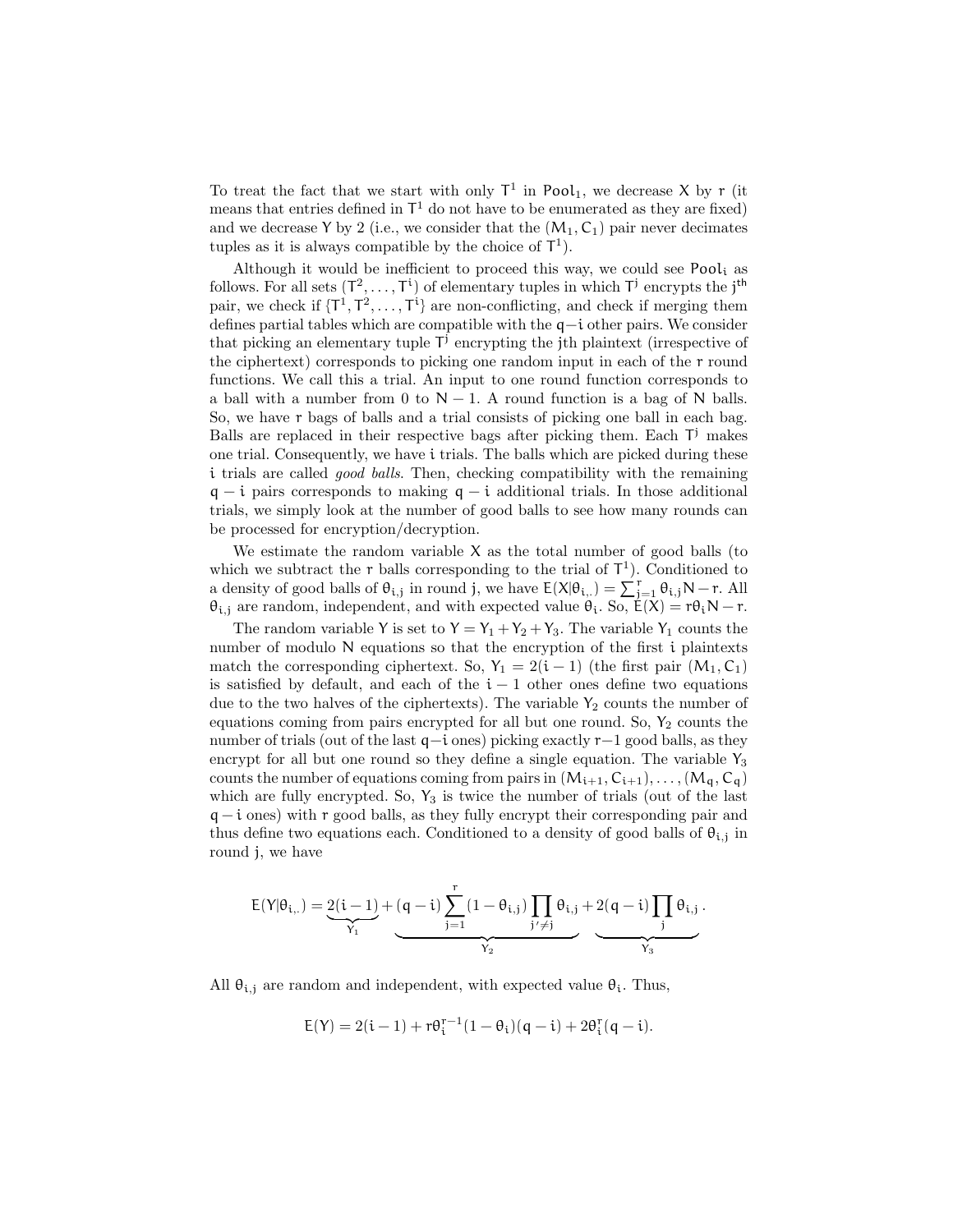We obtain  $|Pool_i| \approx cns \times N^{E(X-Y)}$  where cns is adjusted such that  $|Pool_1|$  = 1. Hence,

$$
|\text{Pool}_i| \approx \text{cns} \times N^{r\theta_i N - r - 2(i-1) - r\theta_i^{-1}(1-\theta_i)(q-i) - 2\theta_i^{r}(q-i)} \tag{3}
$$

with  $\text{cns} \approx 1$  such that  $|\text{Pool}_1| = 1$ .

To estimate  $\theta_i$ , we look at how it grows compared to  $\theta_{i-1}$ . During the i<sup>th</sup> trial, with probability  $\theta_{i-1}$  a picked ball is already good (so the density remains the same), and with probability  $1 - \theta_{i-1}$ , picking a ball defines an additional good one (so the density increases by  $\frac{1}{N}$ ).<sup>7</sup> Therefore, on average we have

$$
\theta_i = \theta_{i-1} + \frac{1}{N} \times (1 - \theta_{i-1}).
$$

As  $\theta_1 = \frac{1}{N}$ , we deduce  $\theta_i = 1 - \left(1 - \frac{1}{N}\right)^i$ .

Assuming that the above model fits well with Iter, the expected value of  $log |Pool_i|$  should match Eq. (3). However, Eq. (3) cannot represent well the expected value of  $|Pool_i|$  as exponential with bigger exponents will have a huge impact on the average. This motivates an abort strategy when the pool becomes too big. The abort strategy has known and influenced many works [19]. The way we use this strategy will be discussed in Section 3.5.

Finally, the heuristic complexity is computed by

$$
T^{Iter} = \sum_{i=1}^{N} N^{r\theta_i N - 2i - r\theta_i^{r-1} (1 - \theta_i)(q-i) - 2\theta_i^r (q-i) - r + 2}.
$$
 (4)

### 3.3 Approximation of the Complexity

For  $i \ll N$ , we can write  $\theta_i = \frac{i}{N}$ . By neglecting  $\theta_i^r$  against  $\theta_i^{r-1}$ , the complexity is approximated by the maximum of  $N^{r \theta N-2N\theta - r\theta^{r-1} q - r+2}$ . We can easily show that the maximum is reached by  $\theta = \theta_c$  with

$$
\theta_c = \left(\frac{r-2}{r(r-1)}\right)^{\frac{1}{r-2}} \left(\frac{N}{q}\right)^{\frac{1}{r-2}}
$$

We obtain the complexity

$$
\mathsf{T}^{\text{Iter}} \approx \mathsf{N}^{\frac{(\mathsf{r}-2)^2}{\mathsf{r}-1} \left( \frac{\mathsf{r}-2}{\mathsf{r}(\mathsf{r}-1)} \right)^{\frac{1}{\mathsf{r}-2}} \mathsf{N} \left( \frac{\mathsf{N}}{\mathsf{q}} \right)^{\frac{1}{\mathsf{r}-2}} - \mathsf{r} + 2} \tag{5}
$$

.

with  $q$  known plaintexts. We will see later that  $(5)$  approximates well  $(4)$ . The best complexity is reached with **the full codebook**  $q = N^2$  with

$$
T^{Iter} \approx N^{\frac{(r-2)^2}{r-1} \left(\frac{r-2}{r(r-1)}\right)^{\frac{1}{r-2}} N^{1-\frac{1}{r-2}} - r+2}
$$
(6)

which is  $T^{\text{Iter}} = N^{\frac{(r-2)^2}{r-1}(\beta + o(1))N^{1-\frac{1}{r-2}}}$  for some  $\beta < 1$ .

<sup>&</sup>lt;sup>7</sup> It would increase with a probability a bit larger than  $1 - \theta_{i-1}$ , namely  $\frac{N^2(1-\theta_{i-1})}{N^2-(i-1)}$  if the messages are not independent but conditioned to being pairwise different.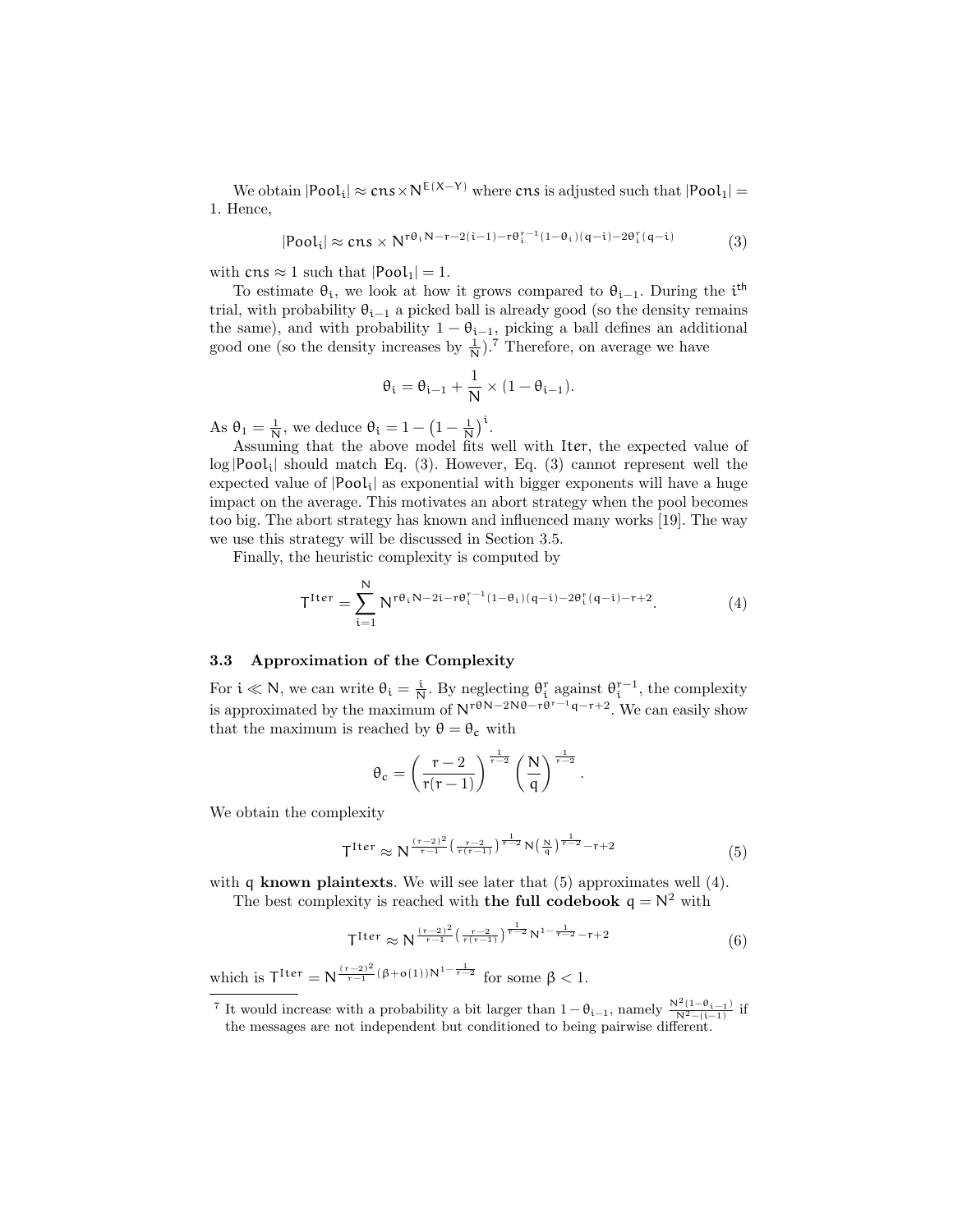### 3.4 Iter<sup>∗</sup> : A Chosen Plaintext Extension to Iter

Finally, if q is not too close to  $\mathbb{N}^2$ , a chosen plaintext attack variant consists of fixing the right half of the plaintext as much as possible, then guessing  $F_0$  on these points and run the known-plaintext attack on  $r - 1$  rounds to obtain

$$
T^{Iter^{*}} = N^{\frac{q}{N} - 1} T_{r-1}^{Iter} \approx N^{\frac{q}{N} - 1 + \frac{(r-3)^{2}}{r-2} \left(\frac{r-3}{(r-1)(r-2)}\right)^{\frac{1}{r-3}} N^{\left(\frac{N}{q}\right)^{\frac{1}{r-3}} - r + 3}
$$
(7)

with q chosen plaintexts such that  $q \n\leq N^2$ .

Discussion. For  $N^2 > q > N \frac{r-3}{(r-1)(r-2)} \left( 2 \frac{(r-3)^2}{(r-2)(r-1)} \right)$  $\frac{(r-3)^2}{(r-2)(r-4)}$  $\Big)^{r-3} \sim \frac{Ne^3}{r}$  $\frac{\text{Le}^3}{\text{r}}2^{\text{r}-3}$ , we have  $\mathsf{T}^{\text{Iter}^*} < \mathsf{N}^{\frac{\mathfrak{q}}{\mathsf{N}} - \mathsf{r} + 2 + \frac{\mathsf{r}-4}{\mathsf{N}}}$  and that means  $\mathsf{T}^{\text{Iter}^*} < \mathsf{T}^{\text{MITM}^*}$ . Therefore, our Iter<sup>\*</sup> algorithm becomes better than MITM<sup>\*</sup>. Also, for  $N \geq \frac{(r-3)^{r-2}}{r-1}$  $\frac{-3}{r-1}$ , we have  $T^{\text{Iter}^*} < N^{N-r+2}$  so Iter<sup>\*</sup> is faster than exhaustive search on a single round function.

*Optimization with larger* q. We easily obtain that  $T^{Iter^{*}}$  in (7) is optimal with

$$
T^{Iter^{*}} = N^{\frac{q}{N} - 1} T_{r-1}^{Iter} \approx N^{(r-3)N^{1-\frac{1}{r-2}}\left(\frac{1}{r-1}\right)^{\frac{1}{r-2}} - r + 2}
$$
(8)

for

$$
q = \frac{r-3}{r-2} N^{2-\frac{1}{r-2}} \left( \frac{1}{r-1} \right)^{\frac{1}{r-2}}.
$$

chosen plaintexts.

#### 3.5 Variants of Iter and Iter<sup>∗</sup>

Optimized algorithm. We can speed up the algorithm by adding more points in the tuples as soon as we can compute them. Concretely, if one plaintext/ciphertext pair can be "computed" except in one or two rounds, we can deduce the values in the missing rounds and define them in the tuple. Adding  $x$  points reduce the number of iterations to define the next pool by  $N^{\chi}$ .

Abort strategy. Our complexity is not an average complexity but its logarithm is an average logarithmic complexity. To avoid having a too high average complexity, we may change the algorithm to make it abort if the pool exceeds a threshold to be defined. For instance, if our theoretical formula predicts a complexity Th, to make sure that the worst case complexity does not exceed  $\mathsf{Th} \times \mathsf{N}^{\mathsf{x}}$ , we set this to the threshold value. This will affect the success probability, which is 100% without the abort strategy, but may be lower for any real number  $x$ .

Other improvements. We believe that we could improve our algorithms in many ways. For instance, we could take the  $(M_i, C_i)$  pairs in an optimized order so that we do not have too many new values appearing in the first and last round functions. This would decrease the number of tuples to consider.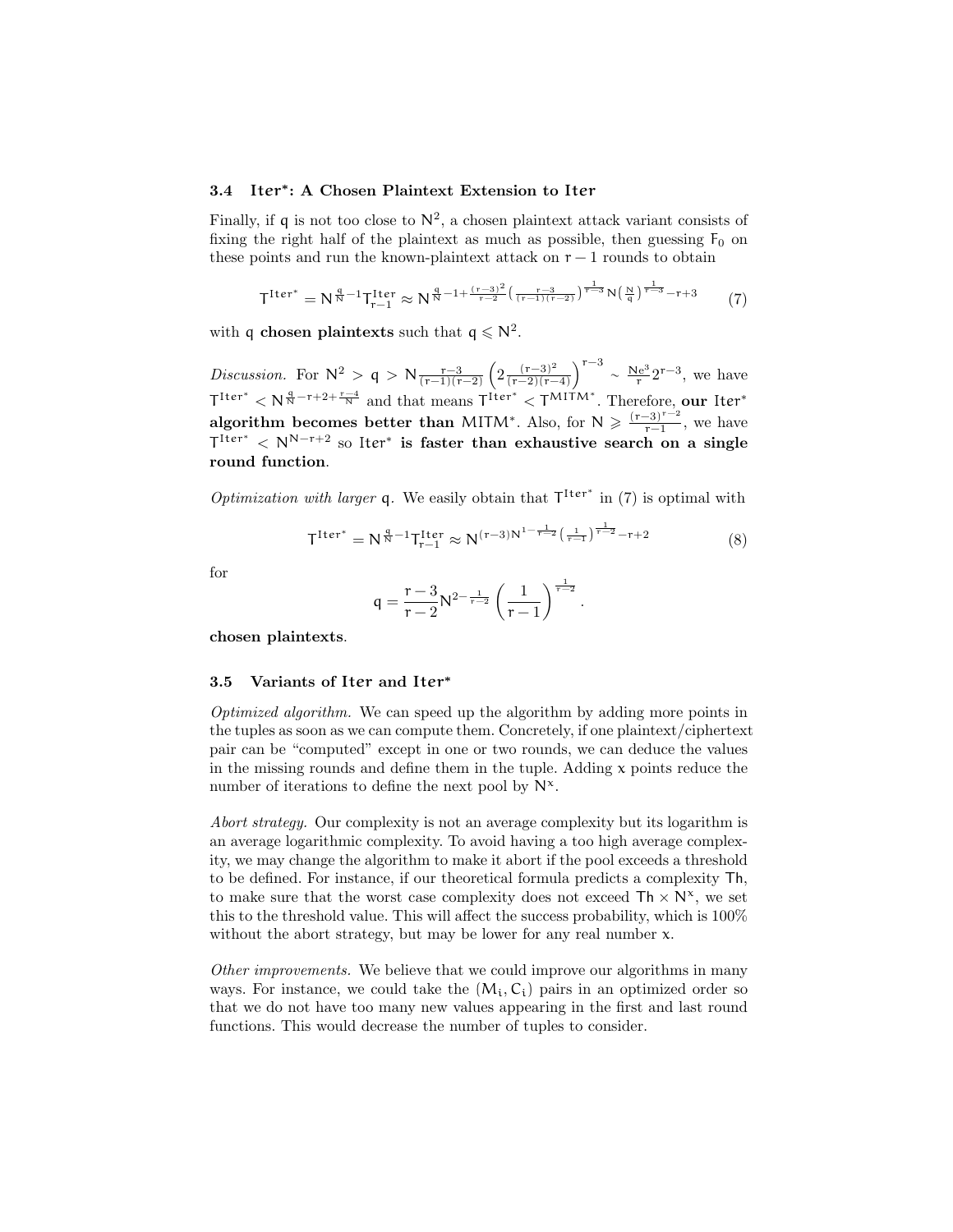#### 3.6 Experimental Results

We implemented Algorithm 3 with known plaintext,  $r = 5$ ,  $N = 8$ ,  $q = 40$ . Our algorithm always ended with a pool limited to a correct set of full tables.

With these parameters, Eq.  $(3)$  estimates Pool<sub>3</sub> to be the largest, and estimates  $|Pool_3| = N^{2.49}$ . We checked over 100 executions, that  $log_N [Pool_3]$  has an average of 4.37 and a standard deviation of 0.60. This is a bad news as it is quite larger than what is predicted. More precisely, each partial function in Pool<sub>3</sub> has on average 2.9 defined entries, which is slightly more than the  $N\theta_3 \approx 2.64$  which is predicted.<sup>8</sup> But adjusting  $\theta_3$  to  $\frac{2.9}{N}$  in Eq. (3) gives  $N^{3.04}$ , which is not enough to explain the high |Pool3| which is observed. So, our model for the random variable X may be correct but Y may be overestimated: Iter decimates less than expected. Although we thought Pool<sub>3</sub> would be the largest from our theory, the largest observed pool during our experiment were  $Pool<sub>4</sub>$  with logarithmic size with average 5.28. This indicates that our model for Iter is not accurate.

All these problems find several explanations. First of all, our parameter N is so small that a tiny variation of number of defined entries (supposed to be  $\theta_i$ N) in each round has a dramatic impact on the number of tuples. Second, our approach takes the  $\theta_i$  as uniform in all rounds and runs although there are variations. Some rounds have more than  $\theta_i$ N entries and some others have less. The function we analyze is not linear in  $\theta_i$ . It is exponential. So, any round with more than  $\theta_i$ N defined entries increase the complexity quite a lot.

The good news is that using our optimized variant reduced the gap substantially. The largest Pool becomes  $\max_i \log_N(|Pool_i|) = 3.46$ . Using the abort strategy with  $x = 1$  gives a success rate of  $42\%$  and  $\max_i \log_N(|Pool_i|) = 3.08$ . So, we believe that our anticipated complexities are achievable with a good success probability. However, finding a good model for decimation and for the improved algorithm remains an open question.

We summarize our experiments in the Table 2. For the  $max|Pool|$  column is the average (logarithmically) of the largest observed pool. The logarithm is the maximum over each iteration of the average over the runs of the logarithm of the pool size. The computed average only includes successful runs, as unsuccessful ones are all on the abort threshold.

### 4 Applications

In the standards, the supported domain size of messages in FF1 and FF3<sup>\*</sup> is greater than 100 (i.e.  $N^2 \geq 100$ ). For FF1 and FF3<sup>\*</sup>, the best attack is roughly Iter<sup>∗</sup> for very low N, then MITM<sup>∗</sup> for larger N. More precisely, we achieve the results shown in Table 3.<sup>9</sup>

For a better precision, we did the computation without approximations, i.e. by using Eq. (4) instead of Eq. (5) in Eq. (7). In any case, we have checked that

<sup>8</sup> This is partially explained by the fact that plaintexts are pairwise different.

<sup>&</sup>lt;sup>9</sup> Note that the standard requires  $N \ge 10$ . Hence, the first three rows are not relevant in practice.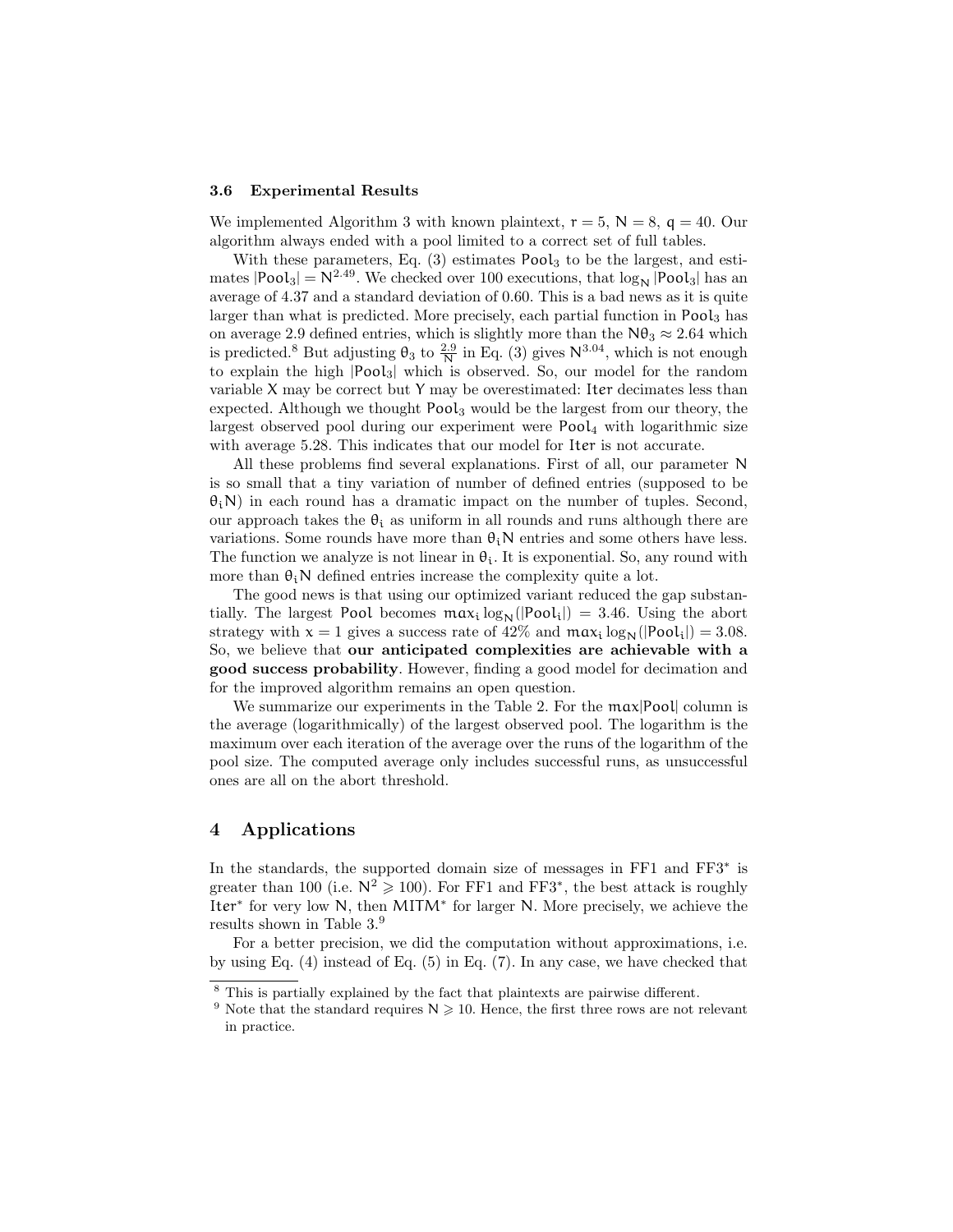Table 2: Experimental results with parameters  $r = 5$ ,  $N = 8$ , and  $q = 40$  and with parameters  $r = 5$ ,  $N = 10$ , and  $q = 40$ . The max |Pool| column reports  $max_i$   $E_{runs}$   $\log_N$   $|Pool_i|$ : the average (logarithmically) of the largest observed pool. It is compared with Th which is derived as the largest theoretical pool size by our theory. The column opt shows whether we used the optimization trick. The abort column indicates when we used the abort strategy, and with which bound.

| $r = 5, N = 8, q = 40$ |        |                                        |     |                               |  |  |  |  |  |
|------------------------|--------|----------------------------------------|-----|-------------------------------|--|--|--|--|--|
|                        |        | #runs success $\max$  Pool             |     | opt abort                     |  |  |  |  |  |
| 100                    |        | $100\%$ Th $\times$ N <sup>2.79</sup>  | no  | no                            |  |  |  |  |  |
| 10000                  | $0\%$  |                                        | no  | Тh                            |  |  |  |  |  |
| 1 0 0 0                | $0\%$  |                                        | no  | Th $\times$ N                 |  |  |  |  |  |
| 1000                   |        | $3\%$ $\,$ Th $\times$ $N^{1.76}$      |     | no Th $\times$ N <sup>2</sup> |  |  |  |  |  |
| 100                    |        | $100\%$ Th $\times$ N <sup>0.93</sup>  | yes | no                            |  |  |  |  |  |
| 10000                  |        | $1\%$ Th $\times$ N <sup>-0.29</sup>   | ves | Th                            |  |  |  |  |  |
| 100                    | 42%    | $Th \times N^{0.59}$                   |     | yes $Th \times N$             |  |  |  |  |  |
| 100                    |        | 99% Th $\times$ N <sup>0.90</sup>      |     | $ves Th \times N^2$           |  |  |  |  |  |
|                        |        |                                        |     |                               |  |  |  |  |  |
|                        |        | $r = 5, N = 10, q = 40$                |     |                               |  |  |  |  |  |
|                        |        | $\#$ runs success max Pool opt abort   |     |                               |  |  |  |  |  |
| 10000                  | $0\%$  |                                        | no  | Τh                            |  |  |  |  |  |
| 1 0 0 0                | $0\%$  |                                        | no  | $Th \times N$                 |  |  |  |  |  |
| 100                    | $0\%$  |                                        |     | no Th $\times$ N <sup>2</sup> |  |  |  |  |  |
| 14                     |        | $100\%$ Th $\times$ N <sup>1.40</sup>  | yes | no                            |  |  |  |  |  |
| 10000                  |        | $1\%$ Th $\times$ $\rm N^{-0.31}$      | ves | Th                            |  |  |  |  |  |
| 100                    | $19\%$ | $Th \times N^{0.60}$                   |     | $ves$ Th $\times$ N           |  |  |  |  |  |
| 19                     | $68\%$ | $\mathsf{Th} \times \mathsf{N}^{1.25}$ |     | $ves Th \times N^2$           |  |  |  |  |  |

Table 3: Time complexity of the chosen-plaintext attacks  $MITM^*$  ( $T^{MITM^*}$ ) and Iter<sup>\*</sup> ( $T^{Iter^*}$ ) with query complexity q for various values of N and  $r = 8$  or  $r = 10$ . Computations for  $T^{\text{Iter}^*}$  were done without using approximations.

| $r = 8$ (FF3*) |              |                     |                          |                                |                | $r = 10$ (FF1) |                     |                 |                                                         |  |  |
|----------------|--------------|---------------------|--------------------------|--------------------------------|----------------|----------------|---------------------|-----------------|---------------------------------------------------------|--|--|
|                |              |                     |                          |                                |                |                |                     |                 |                                                         |  |  |
| N              | $T^{MITM*}$  | q                   | $^{^{\prime}2^{\prime}}$ | T <sup>Iter</sup><br>(8)<br> q | N              |                | q                   | $^{^{\prime}2}$ | $\overline{\mathsf{T}^{\text{Iter}}}^*[\mathsf{q}]$ (8) |  |  |
| $2^{1}$        |              | $2^{6}$ [ $2^{2.0}$ |                          | $2^{2}[2^{2.0}]$               | $2^{1}$        |                | $2^{8}$ [ $2^{2.0}$ |                 | $2^3\lceil \overline{2^{2.0}\rceil}$                    |  |  |
| $2^2$          | $2^{24}$ [   | $2^{4.0}$           |                          | $2^{13} [2^{4.0}]$             | $2^2$          | $2^{32}$ [     | $2^{4.0}$           |                 | $2^{21}$ [ $2^{4.0}$ ]                                  |  |  |
| $2^3$          | $2^{72}$ [   | $2^{5.0}$           |                          | $2^{42} [2^{5.0}]$             | $2^3$          | $2^{96}$ [     | $2^{5.3}$           |                 | $2^{72}$ [ $2^{5.3}$ ]                                  |  |  |
| 2 <sup>4</sup> | $2^{192}$ [  | $2^{6.0}$           |                          | $2^{116}$ [2 <sup>6.6</sup> ]  | 2 <sup>4</sup> | $2^{256}$ [    | $2^{6.3}$           |                 | $2^{199}$ [ $2^{6.8}$ ]                                 |  |  |
| 25             | $2^{480}$ [  | $2^{7.0}$           |                          | $2^{279}$ [ $2^{8.3}$ ]        | $2^5$          | $2^{640}$ [    | $2^{7.3}$           |                 | $2^{487}$ [ $2^{8.6}$ ]                                 |  |  |
| $2^6$          | $2^{1152}$ [ | $2^{8.0}$           |                          | $2^{627} [2^{10.1}]$           | $2^6$          | $2^{1536}$ [   | $2^{8.3}$           |                 | $2^{1115}$ [ $2^{10.5}$ ]                               |  |  |
| $2^7$          | $2^{2688}$ [ | $2^{9.0}$           |                          | $2^{1343}[2^{12.0}]$           | $2^7$          | $2^{3584}$ [   | $2^{9.3}$           |                 | $2^{2445}$ [ $2^{12.4}$ ]                               |  |  |
| $2^8$          | $2^{6144}$ [ | $2^{10.0}$          |                          | $2^{2788} [2^{13.8}]$          | $2^8$          | $2^{8192}$ [   | $2^{10.3}$          |                 | $2^{5202}$ [ $2^{14.3}$ ]                               |  |  |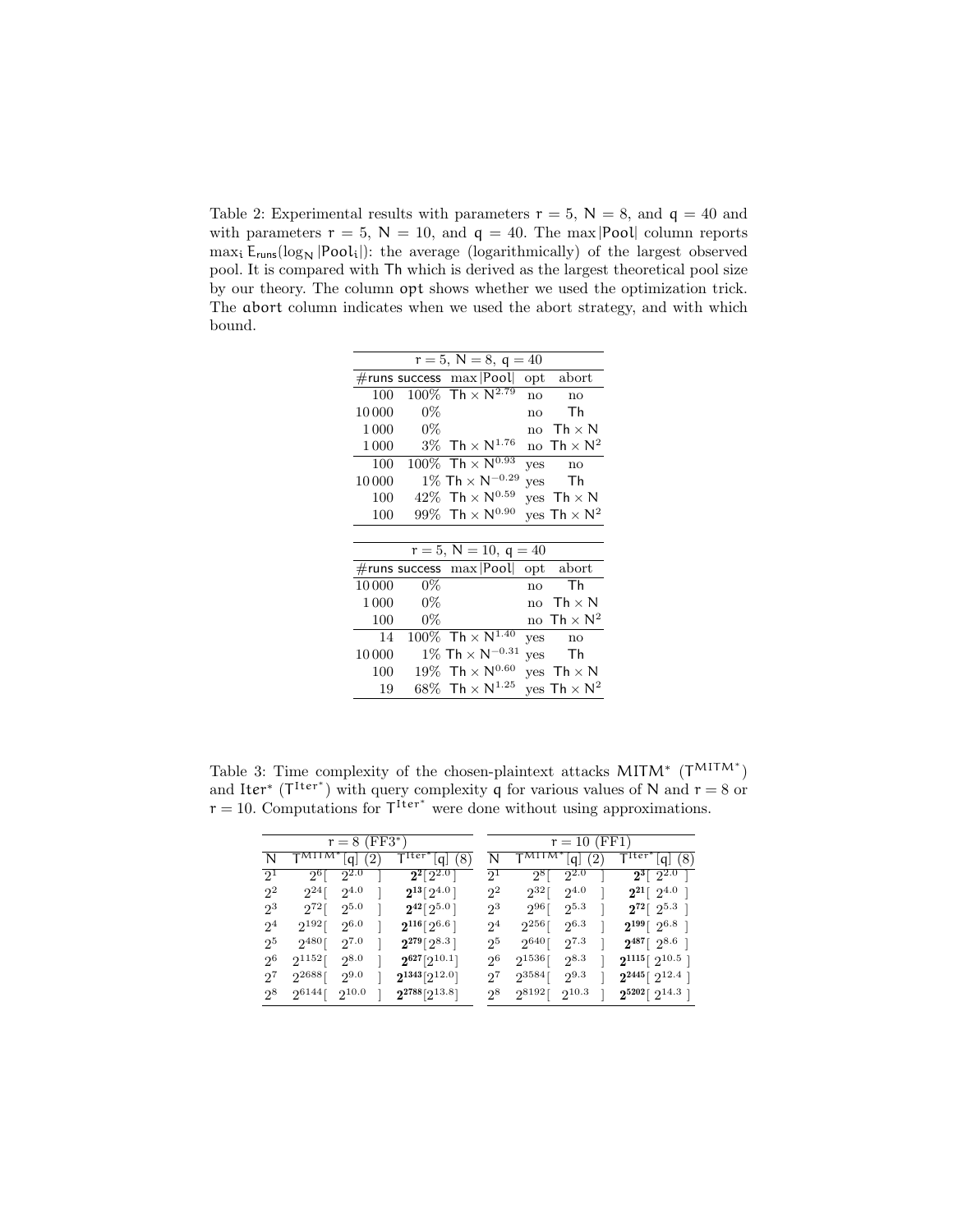the figures with approximation do not differ much. They are reported in the Table 4.

Table 4: Time complexity of the chosen-plaintext attacks  $MITM^*$  ( $T^{MITM^*}$ ) and Iter<sup>\*</sup> ( $T^{Iter^*}$ ) with query complexity q for various values of N and  $r = 8$  or  $r = 10$ . Computations for  $T<sup>Iter</sup>$  were done using approximations.

| $r = 8$ (FF3*) |              |                     |          |                                  |                | $r = 10$ (FF1)   |                     |     |                               |  |
|----------------|--------------|---------------------|----------|----------------------------------|----------------|------------------|---------------------|-----|-------------------------------|--|
| N              | $T^{MITM*}$  | $\lfloor q \rfloor$ | $^{(2)}$ | $T1ter*$<br>[q] (8)              | N              |                  | $\lfloor q \rfloor$ | (2) | $T^{1 \text{ter}}$<br>[q] (8) |  |
| 2 <sup>1</sup> |              | $2^{6}$ [ $2^{2.0}$ |          | $2^{1}[2^{2.0}]$                 | $2^{1}$        |                  | $2^{8}$ [ $2^{2.0}$ |     | $2^2$ [ $2^{2.0}$             |  |
| $2^2$          | $2^{24}$ [   | $2^{4.0}$           |          | $2^{13}$ $\lceil 2^{4.0} \rceil$ | $2^2$          | $2^{32}$ [       | $2^{4.0}$           |     | $2^{21}$ [ $2^{4.0}$ ]        |  |
| $2^3$          | $2^{72}$ [   | $2^{5.0}$           |          | $2^{44} [2^{5.0}]$               |                | $2^3$ $2^{96}$ [ | $2^{5.3}$           |     | $2^{75}$ [ $2^{5.3}$ ]        |  |
| 2 <sup>4</sup> | $2^{192}$ [  | $2^{6.0}$           |          | $2^{122}$ [2 <sup>6.6</sup> ]    | 2 <sup>4</sup> | $2^{256}$ [      | $2^{6.3}$           |     | $2^{209}$ [ $2^{6.9}$ ]       |  |
| 25             | $2^{480}$ [  | 27.0                |          | $2^{295}$ [ $2^{8.4}$ ]          | 2 <sup>5</sup> | $2^{640}$ [      | $2^{7.3}$           |     | $2^{512}$ [ $2^{8.8}$ ]       |  |
| $2^6$          | $2^{1152}$ [ | $2^{8.0}$           |          | $2^{658}[2^{10.3}]$              | $2^6$          | $2^{1536}$ [     | $2^{8.3}$           |     | $2^{1166}$ [ $2^{10.7}$ ]     |  |
| 27             | $2^{2688}$ [ | $2^{9.0}$           |          | $2^{1401}[2^{12.1}]$             | $2^7$          | $2^{3584}$ [     | $2^{9.3}$           |     | $2^{2543}$ [ $2^{12.5}$ ]     |  |
| $2^8$          | $2^{6144}$ [ | $2^{10.0}$          |          | $2^{2890} [2^{13.9}]$            | $2^8$          | $2^{8192}$ [     | $2^{10.3}$          |     | $2^{5383}$ [ $2^{14.4}$ ]     |  |

As an example, for FF3<sup>\*</sup> with  $N = 2<sup>3</sup>$  (i.e., messages have 6 bits), MITM<sup>\*</sup> uses  $q = 2^5$  pairs (half of the codebook) and search on three points for  $F_0$ , the entire (but one point)  $F_1$  and  $F_2$ , one bit of  $F_3$  in the encryption direction, and the entire (but one point)  $F_7$  and  $F_6$  and one bit of  $F_5$  in the decryption direction. This is  $N^{3+2(N-1)} \times 2^{N-1} = 2^{58}$ . With Iter<sup>\*</sup>, we also use  $q = 2^5$  and the pool reaches its critical density for  $\theta_c \approx \frac{4.4}{N}$ . The complexity is  $T^{\text{Iter}^*} = 2^{42}$ .

We may wonder for which N the ciphers offer a 128-bit security. Durak and Vaudenay [15] showed that this is not the case for FF3<sup>\*</sup> with  $N \le 10$  and FF1 with  $N \leq 7$ . By doing computations for Iter<sup>\*</sup>, we extend this to show that  $\mathbf{FF3}^*$ does not offer a 128-bit security for  $N \le 17$ , and FF1 does not offer a 128-bit security for  $N \le 11$ .

Genuinely, we can compute in Table 5 the minimum  $r_{\text{opt}} \geq 4$  of the number of rounds for which  $\min(\mathsf{T}^{\mathsf{MITM}^*}, \mathsf{T}^{\mathsf{Iter}^*}) \geq 2^s$  depending on s and N. Again, we computed without using our approximations. For  $s = 128$  and  $s = 256$ , we fetch the following table.<sup>10</sup>

Even by adding a safety margin, this shows that we do not need many rounds to safely encrypt a byte (that is,  $N = 2<sup>4</sup>$ ) with respect to our best attacks. However, with low r, we should care about other attacks as in Table 1. Indeed, for ⊕-FN, we recommend never to take  $r \leq 7$  due to the yo-yo attack [7]. For other FN, we recommend never to take  $r \leq 5$ .

In Fig. 4, we plot complexities for  $r = 8$  or  $r = 10$  and various ranges of N. The regions for  $T^{\text{Iter}^*}$  we plot have a minimum for the optimal q and a maximum for  $r = \frac{rN}{2}$ . The region corresponds to all complexities for  $q \in [\frac{rN}{2}, N^2]$ .

 $\frac{10}{10}$  In this table, we computed the value of q suggested by our formulas but rounded in the  $\left[\frac{\text{rN}}{2}, \text{N}^2\right]$  interval.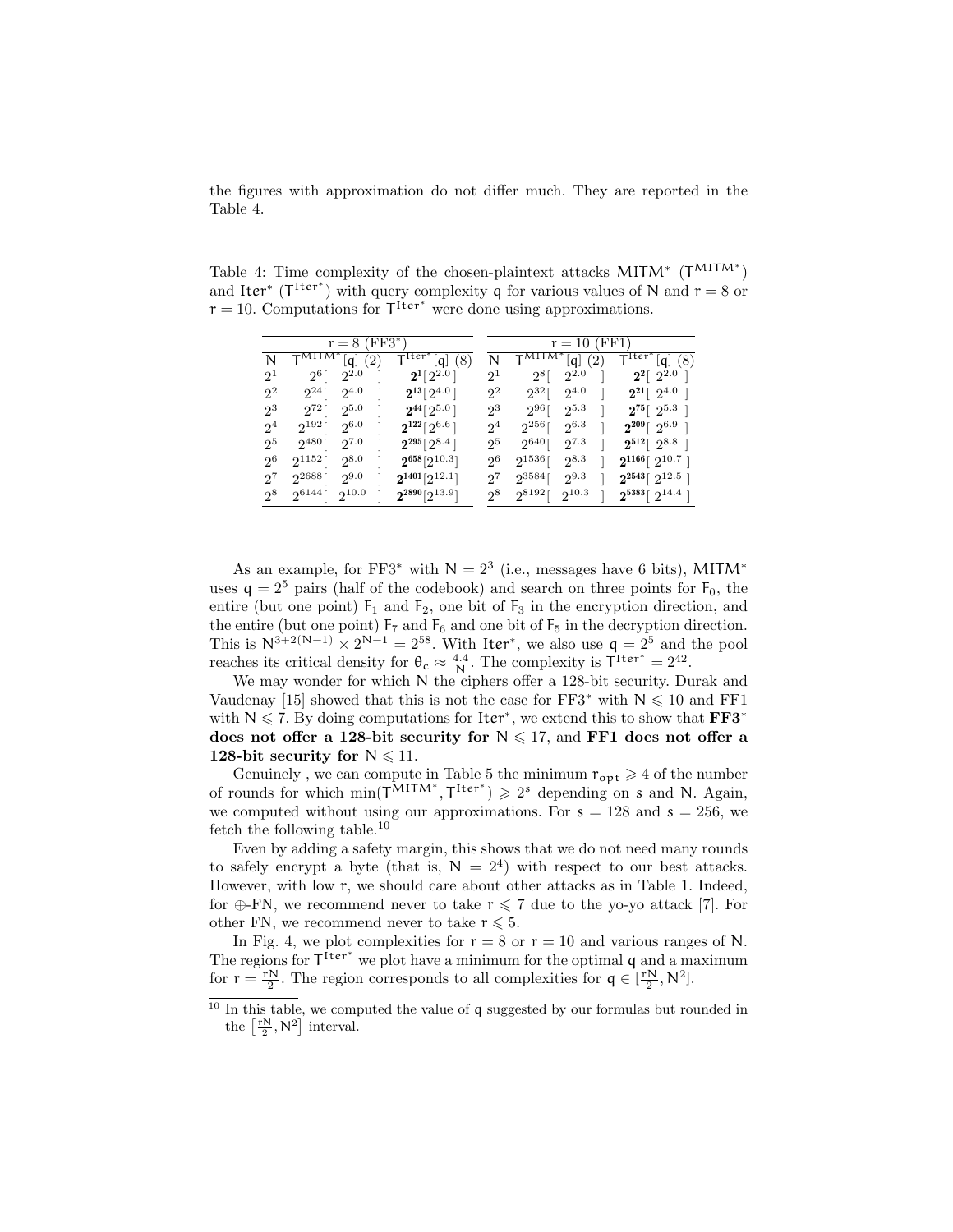|                |               | $s = 128$                      |                                             | $s = 256$      |               |                                        |             |  |  |
|----------------|---------------|--------------------------------|---------------------------------------------|----------------|---------------|----------------------------------------|-------------|--|--|
| N              | $r_{\rm opt}$ | $\mathsf{T}^{\mathsf{MITM}^*}$ | $\mathsf{T}^{\text{Iter}^{\boldsymbol{*}}}$ | N              | $r_{\rm opt}$ | $T^{\text{MIT} \overline{\text{M}}^*}$ | TIter*      |  |  |
| 2 <sup>1</sup> | 260           | $2^{258.0}$                    | $2^{128.5}$                                 | 2 <sup>1</sup> | 516           | $2^{514.0}$                            | $2^{256.5}$ |  |  |
| $2^2$          | 40            | $2^{152.0}$                    | $2^{129.3}$                                 | $2^2$          | 77            | $2^{228.0}$                            | $2^{257.6}$ |  |  |
| $2^3$          | 14            | 2144.0                         | $2^{136.5}$                                 | 23             | 24            | $2^{264.0}$                            | 2272.2      |  |  |
| 2 <sup>4</sup> | 9             | $2^{240.0}$                    | $2^{155.8}$                                 | 2 <sup>4</sup> | 12            | 2320.0                                 | $2^{289.1}$ |  |  |
| 2 <sup>5</sup> | 7             | $2^{465.0}$                    | $2^{187.9}$                                 | 2 <sup>5</sup> | 8             | 2480.0                                 | $2^{279.3}$ |  |  |
| $2^6$          | 6             | $2^{768.0}$                    | $2^{236.2}$                                 | $2^6$          | 7             | 21134.0                                | $2^{415.8}$ |  |  |
| $2^7$          | 5             | 21778.0                        | $2^{195.4}$                                 | $2^7$          | 6             | 21792.0                                | $2^{485.0}$ |  |  |
| 28             | 5             | 24080.0                        | 2370.4                                      | 28             | 5             | 24080.0                                | 2370.4      |  |  |

Table 5: Minimal number  $r_{\text{opt}}$  of rounds for various N in order to have complexities at least  $2^{128}$  or  $2^{256}$ . Computations for  $\mathsf{T}^{\text{Iter}^*}$  were done without using approximations.

### 5 Conclusion

Standard Feistel Networks and its variations have created an active research area since their invention and have been used in constructions of many cryptographic systems to a wide extent. The security of FN has been studied for many decades resulting in many interesting results for cryptanalysis purpose. In this work, we analyze the security of a very specific type of FN with two branches, secure random round functions, and modular addition to analyze its security. Additionally, we consider small domains. The best attack was believed to be MITM. However, we show that partial exhaustive search can be better. Concretely, we show that the number of rounds recommended by NIST is insufficient in FF1 and FF3\* for very small N.

This specific FN with the described properties has been used to build Format-Preserving Encryption and perhaps will inspire many other constructions. However, the security of FN with various properties is not clear (regardless of the significant security analyses mentioned in the introduction) and has to be investigated more. Our work shows only that a caution should be taken in order to meet the desired security level in the systems.

We proposed a new algorithm based on partial exhaustive search. We observed a gap between our heuristic complexity and experiments and suggested possible explanations. However, the problem to reduce this gap is left as an open problem.

### References

- 1. Data Encryption Standard, National Bureau of Standards, NBS FIPS PUB 46, January 1977. National Bureau of Standards, U.S. Department of Commerce.
- 2. Recommendation for Block Cipher Modes of Operation: Methods for Format Preserving Encryption, NIST Special Publication (SP) 800-38G, March 29, 2016. National Institute of Standards and Technology.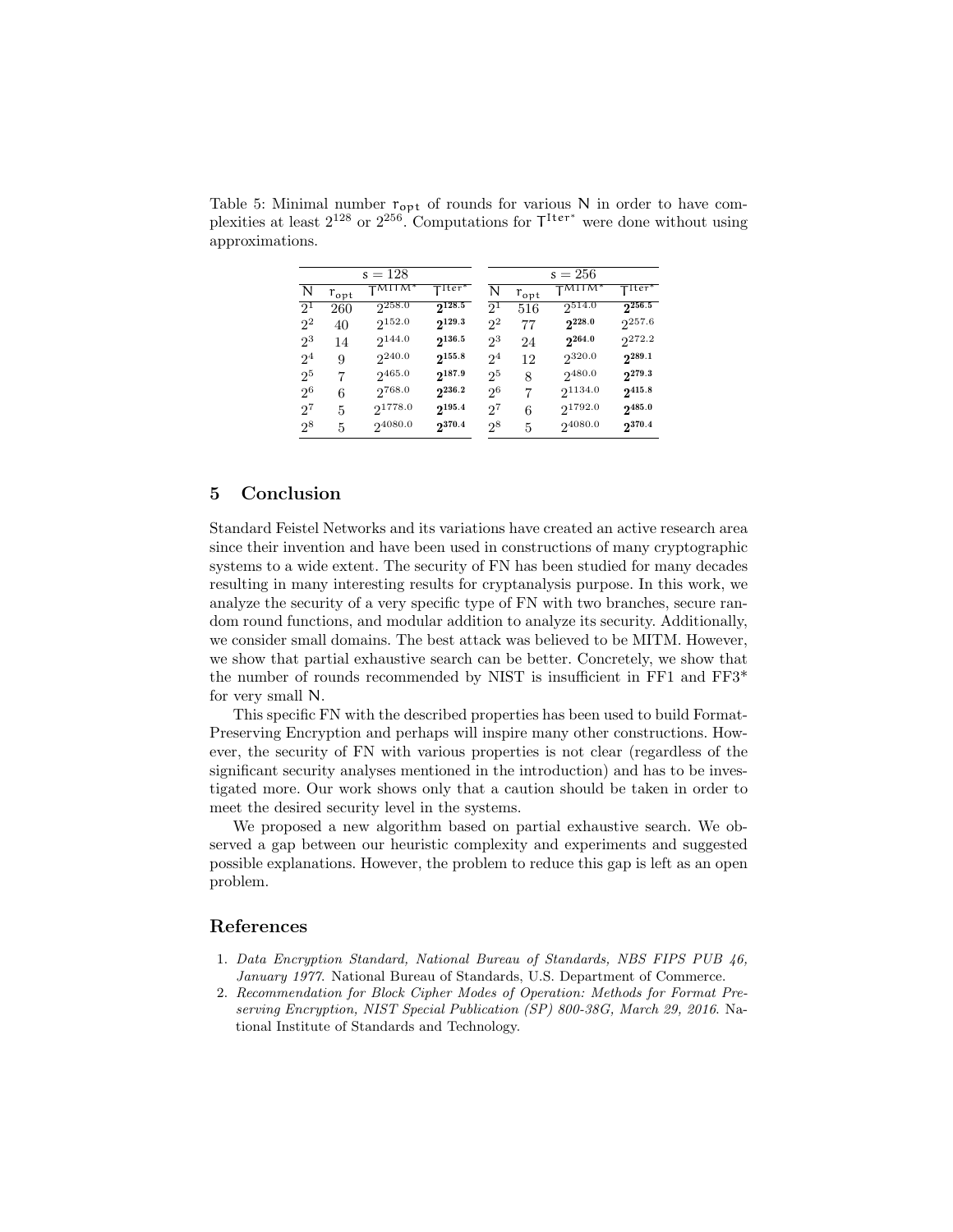

Fig. 4: Time complexity of attacks against generic 8-round and 10-round FN for Iter<sup>∗</sup> with q minimal or q making the complexity optimal, for DV [15], and MITM<sup>∗</sup> .

- 3. Retail Financial Services Requirements for Protection of Sensitive Payment Card Data - Part 1: Using Encryption Method. American National Standards Institute, 2016.
- 4. Mihir Bellare, Viet Tung Hoang, and Stefano Tessaro. Message-recovery attacks on Feistel-based Format-Preserving Encryption. In Proceedings of the 2016 ACM SIGSAC Conference on Computer and Communications Security, CCS '16, pages 444–455, New York, NY, USA, 2016. ACM.
- 5. Mihir Bellare, Thomas Ristenpart, Phillip Rogaway, and Till Stegers. Format-Preserving Encryption. In Michael J. Jacobson, Vincent Rijmen, and Reihaneh Safavi-Naini, editors, Selected Areas in Cryptography: 16th Annual International Workshop, SAC 2009, Calgary, Alberta, Canada, August 13-14, 2009, Revised Selected Papers, volume 5867, pages 295–312. Springer Berlin Heidelberg, Berlin, Heidelberg, 2009.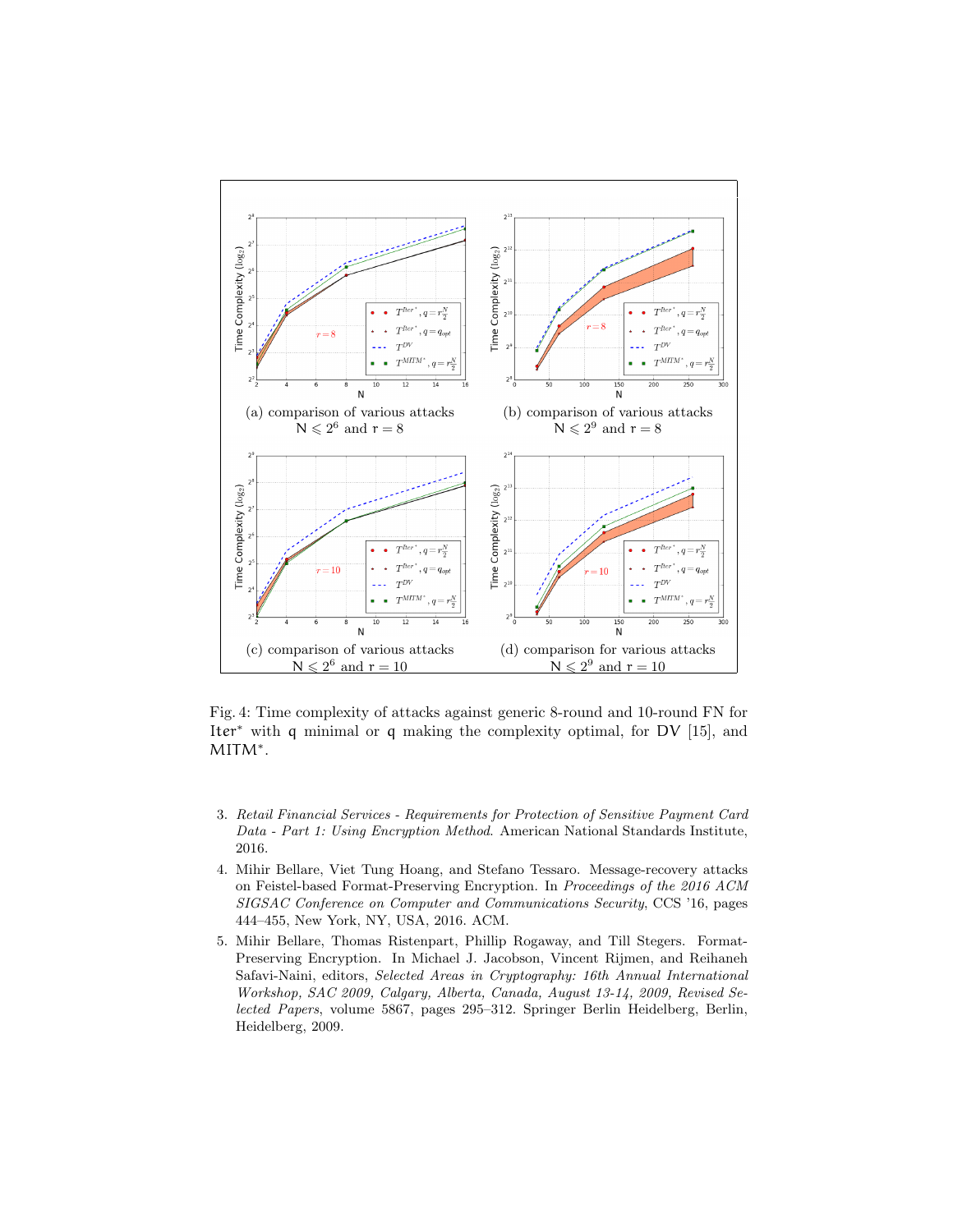- 6. Mihir Bellare, Phillip Rogaway, and Terence Spies. The FFX Mode of Operation for Format-Preserving Encryption. draft 1.1. submission to NIST, Feb. 2010. http://csrc.nist.gov/groups/ST/toolkit/BCM/documents/ proposedmodes/ffx/ffx-spec.pdf.
- 7. Alex Biryukov, Gaëtan Leurent, and Léo Perrin. Cryptanalysis of Feistel Networks with Secret Round Functions. In Orr Dunkelman and Liam Keliher, editors, Selected Areas in Cryptography - SAC 2015: 22nd International Conference, Sackville, NB, Canada, August 12-14, 2015, Revised Selected Papers, volume 9566, pages 102–121. Springer International Publishing, 2016.
- 8. Alex Biryukov and Léo Perrin. On Reverse-Engineering S-boxes with Hidden Design Criteria or Structure. In Rosario Gennaro and Matthew Robshaw, editors, Advances in Cryptology - CRYPTO 2015: 35th Annual Cryptology Conference, Santa Barbara, CA, USA, August 16-20, 2015, Proceedings, Part I, volume 9215, pages 116–140. Springer International Publishing, 2015.
- 9. Eric Brier, Thomas Peyrin, and Jacques Stern. BPS: A Format-Preserving Encryption Proposal. http://csrc.nist.gov/groups/ST/toolkit/BCM/documents/ proposedmodes/bps/bps-spec.pdf.
- 10. W. Diffie and M. E. Hellman. Special Feature Exhaustive Cryptanalysis of the NBS Data Encryption Standard. Computer, 10(6):74–84, June 1977.
- 11. Itai Dinur, Orr Dunkelman, Nathan Keller, and Adi Shamir. Efficient Dissection of Composite Problems, with Applications to Cryptanalysis, Knapsacks, and Combinatorial Search Problems. In Advances in Cryptology – CRYPTO 2012: 32nd Annual Cryptology Conference, Santa Barbara, CA, USA, August 19-23, 2012. Proceedings, volume 7417, pages 719–740, Berlin, Heidelberg, 2012. Springer Berlin Heidelberg.
- 12. Itai Dinur, Orr Dunkelman, Nathan Keller, and Adi Shamir. New attacks on Feistel Structures with Improved Memory Complexities. In Advances in Cryptology – CRYPTO 2015: 35th Annual Cryptology Conference, Santa Barbara, CA, USA, August 16-20, 2015, Proceedings, Part I, volume 9215, pages 433–454, Berlin, Heidelberg, 2015. Springer Berlin Heidelberg.
- 13. F. Betül Durak and Serge Vaudenay. Breaking the FF3 Format-Preserving Encryption. Proceedings of ESC 2017: https://www.cryptolux.org/ mediawiki-esc2017/images/8/83/Proceedings\_esc2017.pdf.
- 14. F. Betül Durak and Serge Vaudenay. Generic Round-Function-Recovery attacks for Fesitel Networks over Small Domains. https://eprint.iacr.org/2018/108.pdf.
- 15. F. Betül Durak and Serge Vaudenay. Breaking the FF3 Format-Preserving Encryption Standard Over Small Domains. In Jonathan Katz and Hovav Shacham, editors, Advances in Cryptology – CRYPTO 2017: 37th Annual International Cryptology Conference, Santa Barbara, CA, USA, August 20–24, 2017, Proceedings, Part II, volume 10402, pages 679–707. Springer International Publishing, Cham, 2017.
- 16. Viet Tung Hoang and Phillip Rogaway. On Generalized Feistel networks. In Advances in Cryptology – CRYPTO 2010: 30th Annual Cryptology Conference, Santa Barbara, CA, USA, August 15-19, 2010. Proceedings, volume 6223, pages 613–630, Berlin, Heidelberg, 2010. Springer Berlin Heidelberg.
- 17. Takanori Isobe and Kyoji Shibutani. All Subkeys Recovery Attack on Block Ciphers: Extending Meet-in-the-Middle Approach. In Selected Areas in Cryptography: 19th International Conference, SAC 2012, Windsor, ON, Canada, August 15-16, 2012, Revised Selected Papers, volume 7707, pages 202–221, Berlin, Heidelberg, 2013. Springer Berlin Heidelberg.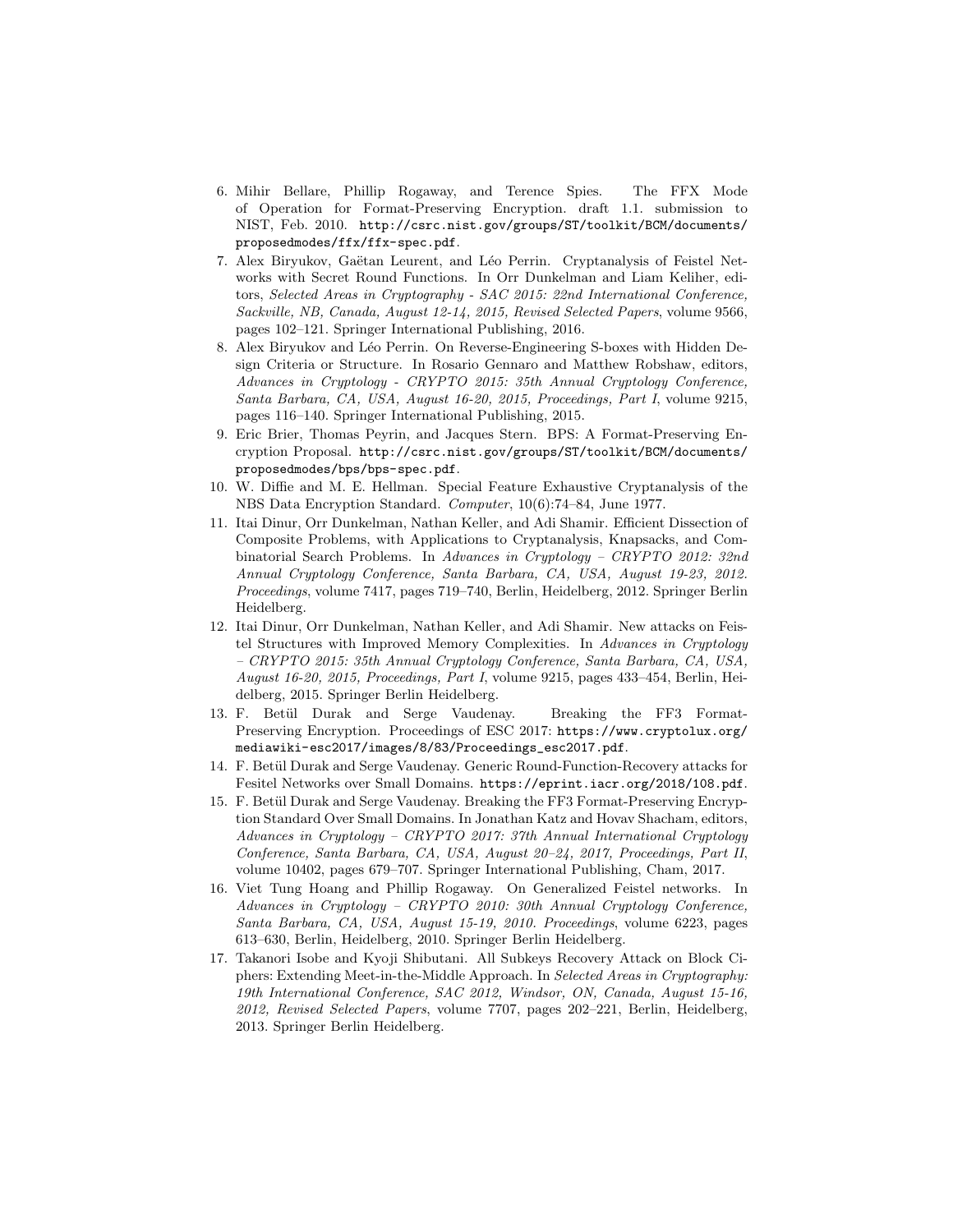- 18. Takanori Isobe and Kyoji Shibutani. Generic Key Recovery Attack on Feistel Scheme. In Advances in Cryptology - ASIACRYPT 2013: 19th International Conference on the Theory and Application of Cryptology and Information Security, Bengaluru, India, December 1-5, 2013, Proceedings, Part I, volume 8269, pages 464–485, Berlin, Heidelberg, 2013. Springer Berlin Heidelberg.
- 19. Jiqiang Lu, Jongsung Kim, Nathan Keller, and Orr Dunkelman. Improving the Efficiency of Impossible Differential Cryptanalysis of Reduced Camellia and MISTY1. In Tal Malkin, editor, Topics in Cryptology – CT-RSA 2008, pages 370–386, Berlin, Heidelberg, 2008. Springer Berlin Heidelberg.
- 20. Michael Luby and Charles Rackoff. How to Construct Pseudorandom Permutations from Pseudorandom Functions. SIAM J. Comput., 17(2):373–386, April 1988.
- 21. Valérie Nachef, Emmanuel Volte, and Jacques Patarin. Differential Attacks on Generalized Feistel Schemes. In Cryptology and Network Security: 12th International Conference, CANS 2013, Paraty, Brazil, November 20-22. 2013. Proceedings, volume 8257, pages 1–19. Springer International Publishing, 2013.
- 22. Jacques Patarin. New Results on Pseudorandom Permutation Generators Based on the DES Scheme. In Advances in Cryptology  $-$  CRYPTO '91: Proceedings, volume 576, pages 301–312, Berlin, Heidelberg, 1992. Springer Berlin Heidelberg.
- 23. Jacques Patarin. Generic attacks on Feistel schemes. http://eprint.iacr.org/ 2008/036, 2008.
- 24. Jacques Patarin. Security of Balanced and Unbalanced Feistel Schemes with Non-Linear Equalities. http://eprint.iacr.org/2010/293, 2010.
- 25. Jacques Patarin, Valérie Nachef, and Côme Berbain. Generic Attacks on Unbalanced Feistel Schemes with Contracting Functions. In Advances in Cryptology – ASIACRYPT 2006: 12th International Conference on the Theory and Application of Cryptology and Information Security, Shanghai, China, December 3-7, 2006. Proceedings, volume 4284, pages 396–411, Berlin, Heidelberg, 2006. Springer Berlin Heidelberg.
- 26. Serge Vaudenay. The security of DSA and ECDSA. In Yvo G. Desmedt, editor, Public Key Cryptography — PKC 2003: 6th International Workshop on Practice and Theory in Public Key Cryptography Miami, FL, USA, January 6–8, 2003 Proceedings, volume 2567, pages 309–323, Berlin, Heidelberg, 2002. Springer Berlin Heidelberg.

### A Message Recovery Attack [4]

In their recent work [4] on FFX FPE schemes, Bellare et. al. consider an FN scheme with round functions built as tweakable block ciphers. They gave a message recovery attack with data complexity larger than the domain size by using small number of messages per tweak. Basically, their attack is a differential attack that exploits the bias introduced on the left/right part of the input in Feistel networks. The idea of the bias they exploit was discovered by Patarin [22]. Namely, consider two messages  $M^{(0)} = (M_L^{(0)}, M_R^{(0)})$  and  $M'^{(0)} = (M_L'^{(0)})$  $L^{(0)}$ ,  $M_R^{(0)}$ ) as an input with same  $M_R^{(0)}$  to the FN with modular addition under the same tweak. Let  $M_L^{(i)}$  (resp.  $M_L^{'(i)}$  $L^{(1)}$  be the output of left part of FN in  $i<sup>th</sup>$  round. Then, we can show that  $M_L^{(i)} - M_L^{'(i)}$  $\mu_{\rm L}^{\prime\,\rm (i)}$  is most likely to be  $M_{\rm L}^{(0)}-M_{\rm L}^{\prime\,\rm (0)}$  $L^{(U)}$ .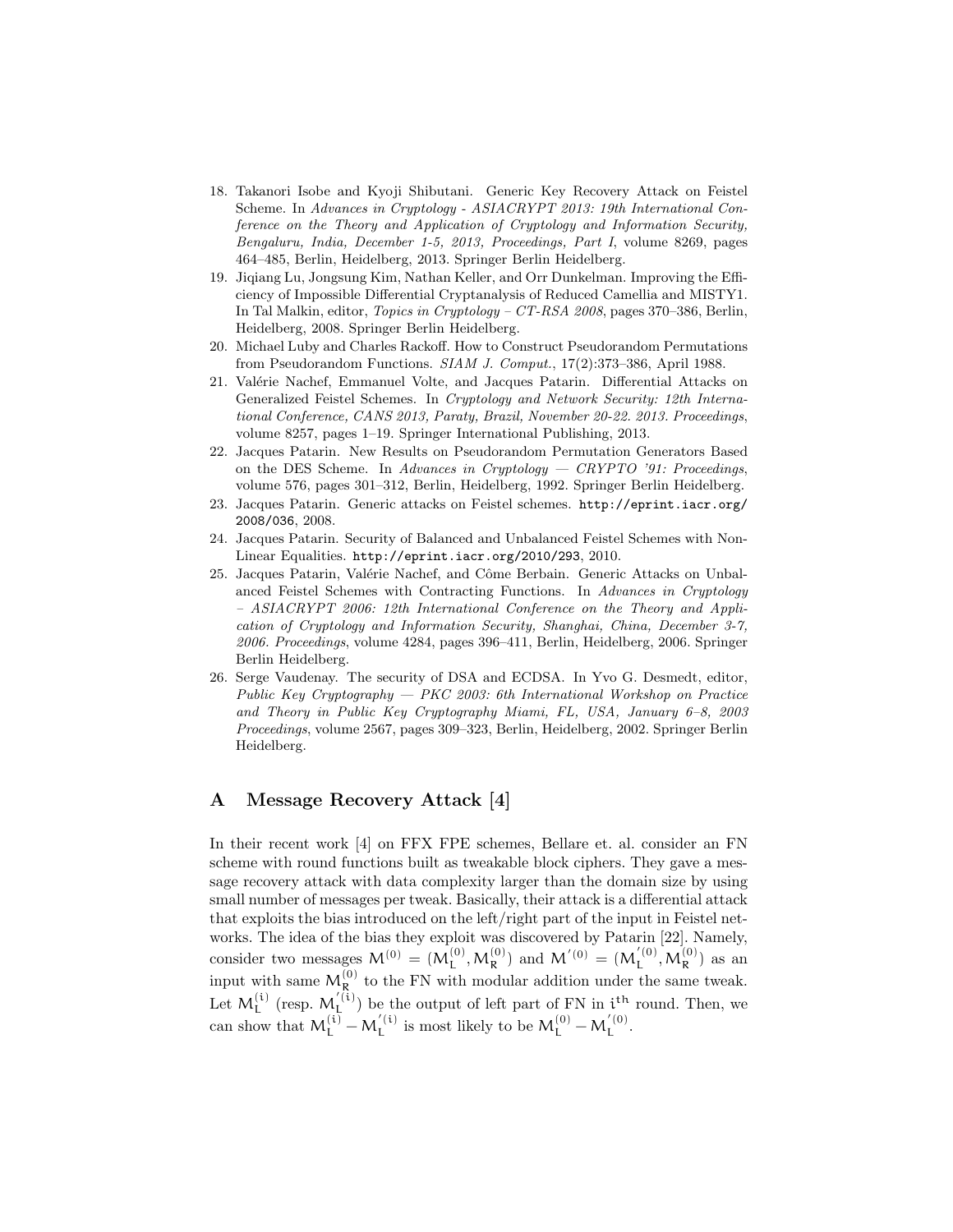In  $[4]$ , more specifically, the authors consider two messages M and M' encrypted under FN where they share the same right that is known to the adversary. In the attack, the adversary obtains the encryption of  $M$  and  $M'$  under q tweaks, the entire message  $M'$  and the shared half of the messages. At the end, the adversary outputs the unknown half of the message M with probability close to 1 by using a bias. The bias simply works as the following: Consider q pairs  $(M, C_i)$  and  $(M', C'_i)$  for each tweak, if we apply modular subtraction to the left part of the  $\mathsf{C}_\mathfrak{i}$  and  $\mathsf{C}'_\mathfrak{i}$  and modular addition to known left part under each tweak. The attack observes a value more likely than the others, and outputs this value as the unknown half of the message. The data complexity of the attack for an r round FN is  $q = 24(\log(N) + 4)N(r-3)$  where N is the input size of the right branch in FN. The time complexity is linear in q.

### B Generic Round-Function-Recovery Attack [13, 15]

In their recent work, Durak and Vaudenay gave a generic round-function-recovery attack to the FN for 3, 4 and more rounds. The attack for 3-round and 4-round FN are known-plaintext attacks while the attack for 5-round FN is a chosenplaintext attack. For the description of attacks, consider the Fig. 5.



Fig. 5: 3-round and 4-round Feistel Schemes

Let's start with the attack for 2-round FN, which is relatively easier. For 2-round FN, consider input  $x||y$  with output  $z||t$ . The first round function is easy to compute since we know x and z,  $F_0(y) = x - z$ . We can deduce the second round function by simply computing the  $F_1(z) = y - t$ . With N known plaintexts/ciphertext pair, we recover the entire table of  $F_0$  and  $F_1$ .

The 3-round attack by Durak and Vaudenay [13, 15] is a known-plaintext attack. The idea is to fix arbitrarily the output of the round function  $F_0$  for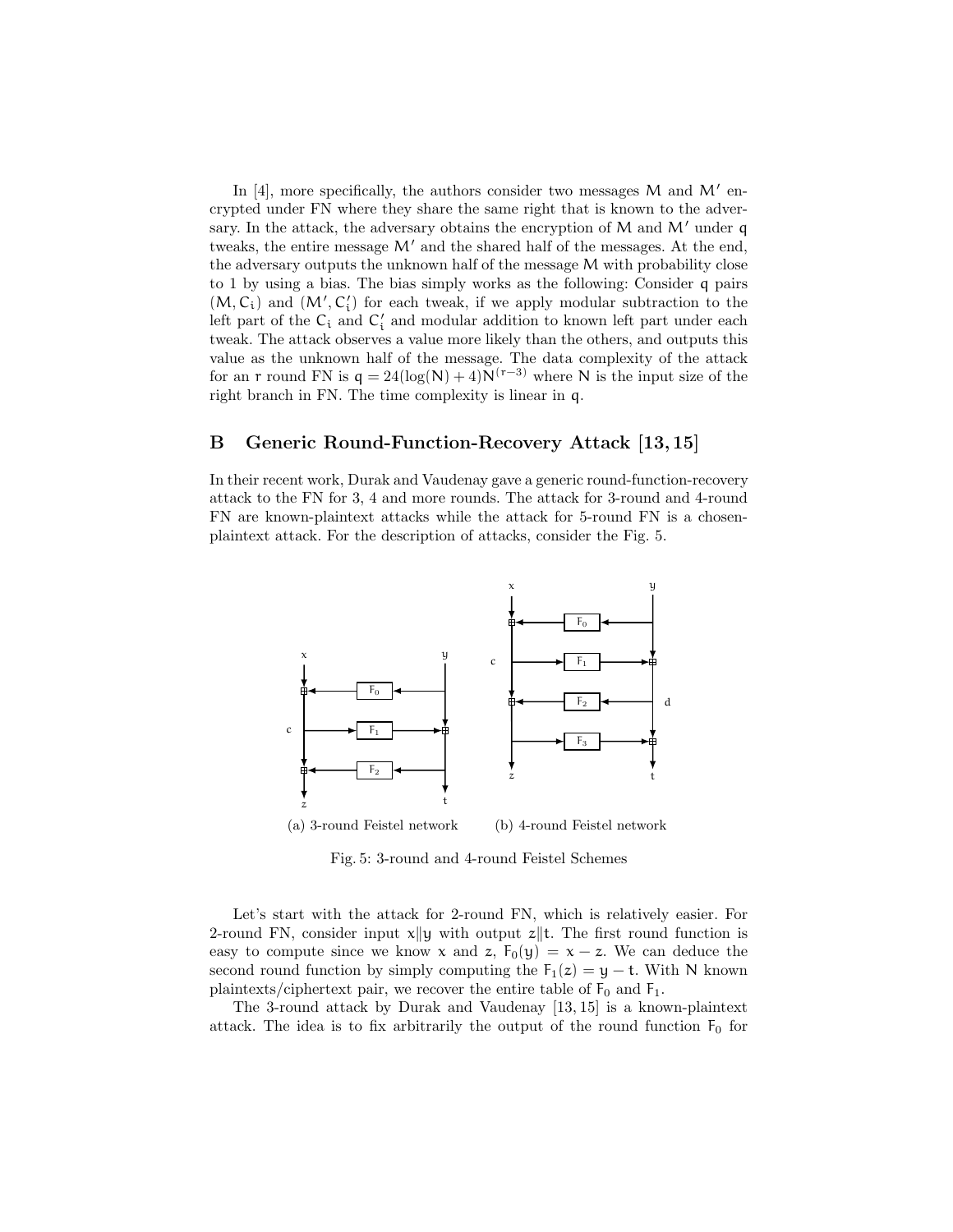some inputs (refer to Fig. 5 (a)). This gives one point of the table of  $F_0$ . If we do so, we can apply 2-round attack. Then, we can make the pool of known points for  $F_0, F_1, F_2$  increase in a yo-yo game. The time and data complexity is N to recover a good fraction of the tables and N ln N to recover them totally, with good probability.

In 4-round known-plaintext attack, the authors are interested in a special structure in a set of pairs of plaintext-ciphertext pairs with specific properties (refer to Fig. 5 (b)). Given a pair of plaintext-ciphertext pairs, these properties are the equality on the intermediate values of a Feistel Network which are unknown as well as the known outputs. In order to distinguish the pairs of plaintext-ciphertext with these properties, the attack constructs a weighted directed graph. In this graph, a vertex is a pair of distinct pairs  $(xyzt, x'y'z't')$ with  $t - y = t' - y'$  and  $z = z'$  values. There are vertices which are called "good" when the vertices have  $c = c'$ . Using good vertices, the attack deduces the equation  $x + F_0(y) = x' + F_0(y')$ . One problem in this approach is to tell good and non-good vertices apart. For this, the attack uses a cycle finding algorithm to identify these good vertices in the graph. The data complexity of the attack is  $N^{\frac{3}{2}}$  and time complexity is  $O(N^3)$ .

5-round recovery is straightforward expansion of 4-round attack as a chosenplaintext attack. In the first round of 5-round FN, for the chosen plaintexts, we start with guessing the outputs of the first round function  $F_0$ . This gives us a partial table of  $F_0$ . If we run the 4-round attack given above, for the rest of the rounds in 5-round FN, we can look for the consistency of this partial table with the 4-round attack results. The time complexity is, therefore,  $T^{DV} =$  $O(N^{\sqrt{N}+3})$  for  $r = 5$ . We extend this to more rounds by guessing the round functions on the  $r-5$  rounds and the attack runs in time

$$
T^{DV}=O\left(N^{(r-5)N+\sqrt{N}+3}\right)
$$

Durak and Vaudenay [13, 15] also give a non-generic attack on FF3 (which has 8 rounds). Due to the bad tweak management in FF3, the authors could reduce the attack on 8-round FF3 construction to a 4-round FN attack and apply their generic attack. They also fix FF3 into the FF3<sup>∗</sup> scheme.

### C Biased Outputs Due to the Modular Addition

Consider an FN with round functions producing an  $\ell$ -bit output number which is reduced modulo N. For an output  $x \in \{0, 1, 2, \ldots, 2^{\ell} - 1\}$  of a round function, we have  $y = x \mod N$ . Let  $2^{\ell} = uN + v$  with  $v < N$ . Now, the probability that  $y = t$  for  $t \in \{0, ..., v-1\}$  is  $Pr(y = t) = \frac{u+1}{N}$ , whereas the probability that  $y = t$  is a bit smaller for  $t \in \{v, ..., N-1\}$ , i.e.  $Pr(y = t) = \frac{u}{N}$ . The bias comes from the fact that the round function typically outputs a value between 0 to  $2^{l} - 1$  ( $l = 128$ ) and then it reduced to modulo N. Therefore, the output of a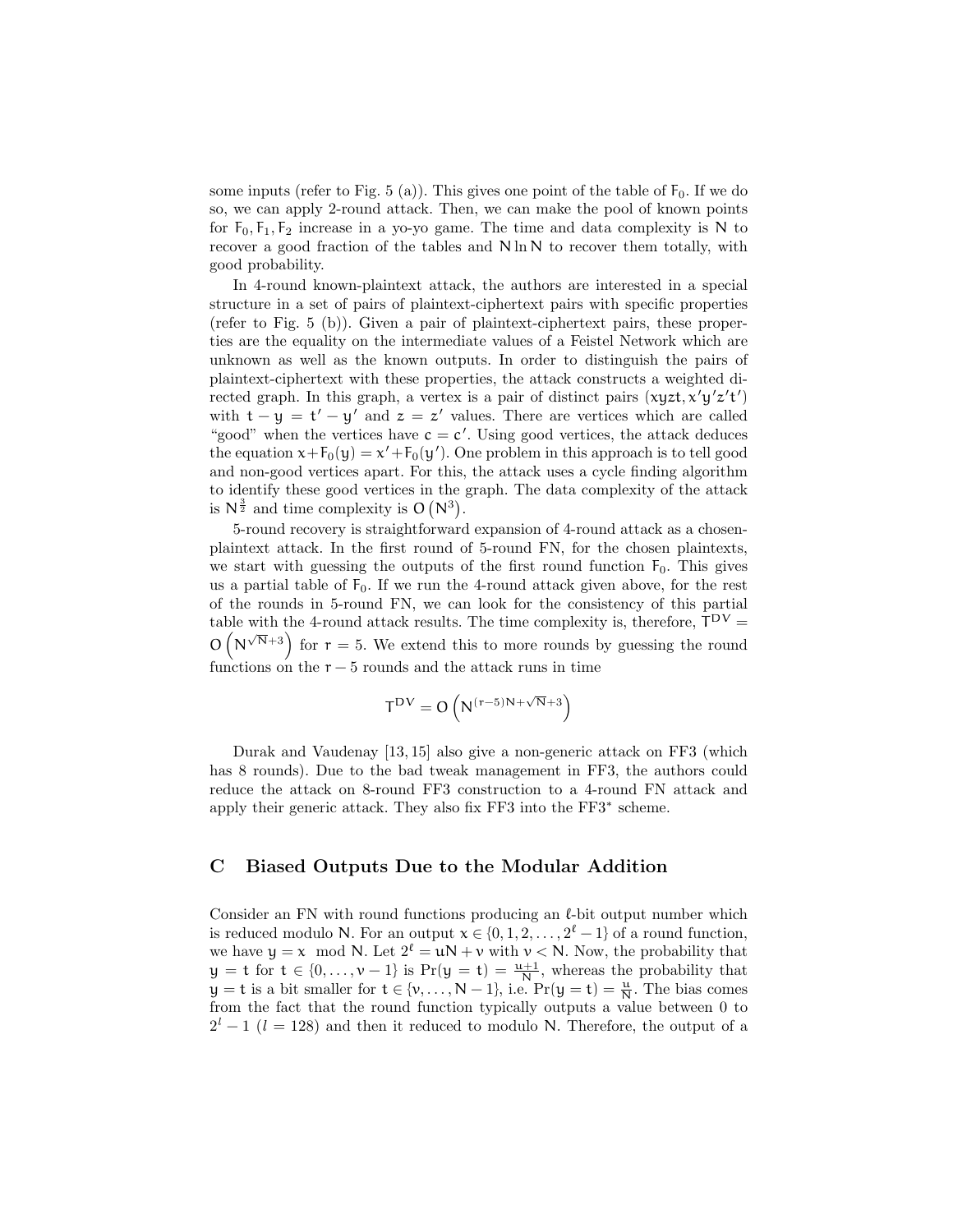round function is biased to some values. We can exploit this to design an attack to FN as in the Bleichenbacher attack against DSA <sup>11</sup>.

Assume that we first let the round function output a uniformly distributed  $\ell$ -bit value, and then the value is reduced modulo N with  $N < 2^{\ell}$ . We consider x and y as random variables. With the characteristic function of random variable  $y$  distributed among the circle in the  $N<sup>th</sup>$  roots of unity, we define the bias of  $y$ as  $bias(y) = \mathbb{E}[e^{\frac{2i\pi y}{N}}] = \mathbb{E}[e^{\frac{2i\pi x}{N}}].$ 

$$
bias(y)=\frac{1}{2^{\ell}}\sum_{x=0}^{2^{\ell}-1}e^{\frac{2i\pi x}{N}}=\frac{1}{2^{\ell}}e^{\frac{2i\pi(2^{\ell}-1)}{N}}\frac{\sin\left(\frac{\pi 2^{\ell}}{N}\right)}{\sin\left(\frac{\pi}{N}\right)}
$$

which comes from the sum of the geometric sequence that is  $\sum_{j=0}^{2^{\ell}-1} t^j = \frac{1-t^{2^{\ell}}}{1-t}$  $\frac{-t^2}{1-t}$ .

When we have r-round FN, we have  $\lfloor \frac{r}{2} \rfloor$  random y in total for a right branch. Assume that all the random variables are independent. For a branch (left or right), we have a sum of biased random variables which are defined as  $bias(\sum y) = bias(y)^{\lfloor \frac{r}{2} \rfloor}.$ 

In the worst case, we have  $2^{\ell} \mod N = \frac{N}{2}$  (to have  $\sin(\frac{\pi 2^{\ell}}{N}) = 1$  in the numerator of bias(y)), so  $|\text{bias}(\sum y)| = \Big|$ 1  $2^{\ell} \sin\left(\frac{\pi}{N}\right)$  $\begin{array}{c} \hline \rule{0pt}{2.5ex} \\ \rule{0pt}{2.5ex} \end{array}$  $\left\lfloor \frac{r}{2}\right\rfloor$ . Then, we have  $|bias(\sum y)| \sim$   $\pi 2^{\ell}$  $\frac{\tau 2^{\ell}}{\mathsf{N}}\Big|$  $-\lfloor \frac{r}{2} \rfloor$  for large N.

With the bias that we have computed, we can make (in the worst case) a distinguisher to decide if a variable has a bias. The complexity to decide if a variable has bias  $\tau$  or 0 with good advantage is  $O(q)$  with  $q = \frac{1}{\tau^2}$ . Therefore, the time complexity for the distinguisher is  $O\left(\frac{\pi 2^{\ell}}{N}\right)$  $\left(\frac{\mathcal{L}2^{\ell}}{N}\right)^{2\lfloor \frac{r}{2}\rfloor}$ . (Note that this can only make sense if  $q \leq N^2$ .)

In FF1 and FF3<sup>\*</sup>, we use  $N < 2^{\ell-32}$  and  $r \ge 8$ , so q is too large.

# D Generic Round-Function-Recovery Attack with Guess and Determine Method [7]

In [7], chosen-plaintext and ciphertext attacks are given for 4 and 5-round FN with modular addition. Their attack is based on a distinguisher for a 3-round FN introduced by Luby and Rackoff in [20]. For this distinguisher, refer to the Fig. 5 (a). Let the adversary have access to both encryption and decryption oracle. The adversary selects a  $\delta$ , it queries the encryption oracle with arbitrary (x||y|) and  $(x+\delta||y)$ , and obtains  $(z||t)$  and  $(z'||t')$  respectively. Then, the adversary queries  $(z+\delta||t)$  for decryption and obtains  $(x''||y'')$ . The distinguisher checks if t−y'' = t' − y to distinguish 3-round Feistel Network from a random permutation.

In the 4-round attack given by Biryukov et. al. (refer to the Fig. 5 (b)), consider a type of plaintext/ciphertext of the form  $(xyzt)$ ,  $(x''y''(z + \delta)t'')$ ,

 $11$  It is unpublished but cited by Vaudenay [26]